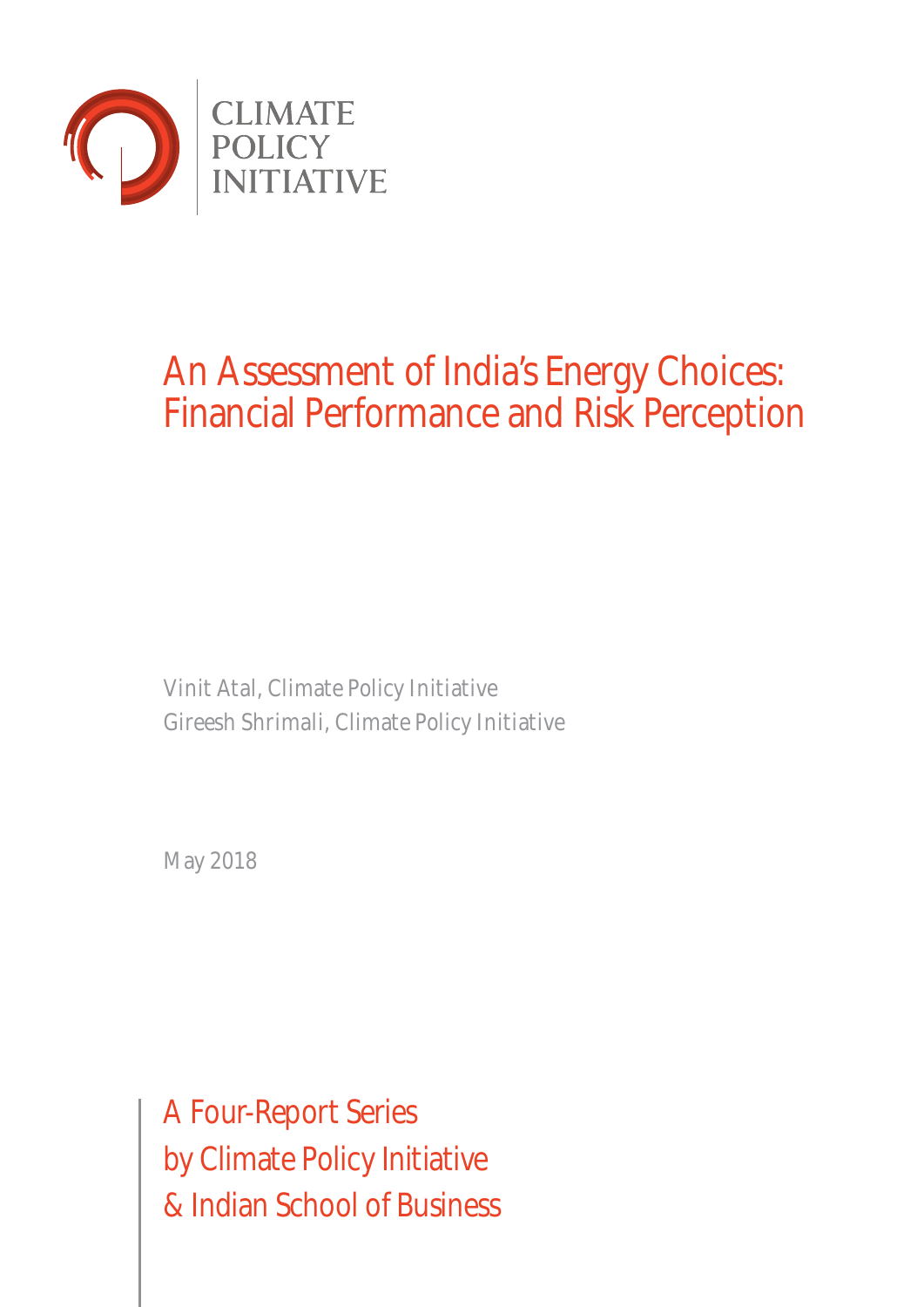## **About the Series: An Assessment of India's Energy Choices**

This report is part of a four-report series that looks at the future of renewable energy in India along different economic dimensions. The four reports in the series are:

**Social Costs of Coal-Based Electricity in India: Estimates of Impact on Health and Agriculture** Ashwini Chhatre, Indian School of Business

**What it Means for the Economy, Jobs, and Energy Security** Dr. Meeta Keswani Mehra, JNU and Dr. Saptarshi Mukherjee, IIT

**Financial Performance and Risk Perception**  Vinit Atal and Gireesh Shrimali, Climate Policy Initiative

**Managing India's Renewable Energy Integration through Flexibility**  Vivek Sen, Saurabh Trivedi, and Gireesh Shrimali, Climate Policy Initiative

# **Acknowledgements**

The authors of this report would like to acknowledge the interviewees from various banks, power project developers and other financial institutions who were interviewed for this study.

We would also like to acknowledge Vivek Sen, Deepak Gupta, Dr. Christoph Wolff, Vikas Mehta, Dr. P.C. Maithani, and Deepak Krishnan for their guidance and review. Special thanks to Elysha Davila and Angel Jacob for editing and review, and Tim Varga for graphics.

## **Descriptors**

| Sector   | Electricity/Power    |                                                                                          |
|----------|----------------------|------------------------------------------------------------------------------------------|
| Region   | India                |                                                                                          |
| Keywords |                      | Power; Fossil fuels; Renewable energy; Fossil Fuel energy; Risk; Risk perception; India. |
| Contact  | Dr. Gireesh Shrimali | gireesh.shrimali@cpidelhi.org                                                            |

Copyright © 2018 Climate Policy Initiative www.climatepolicyinitiative.org

All rights reserved. For private circulation only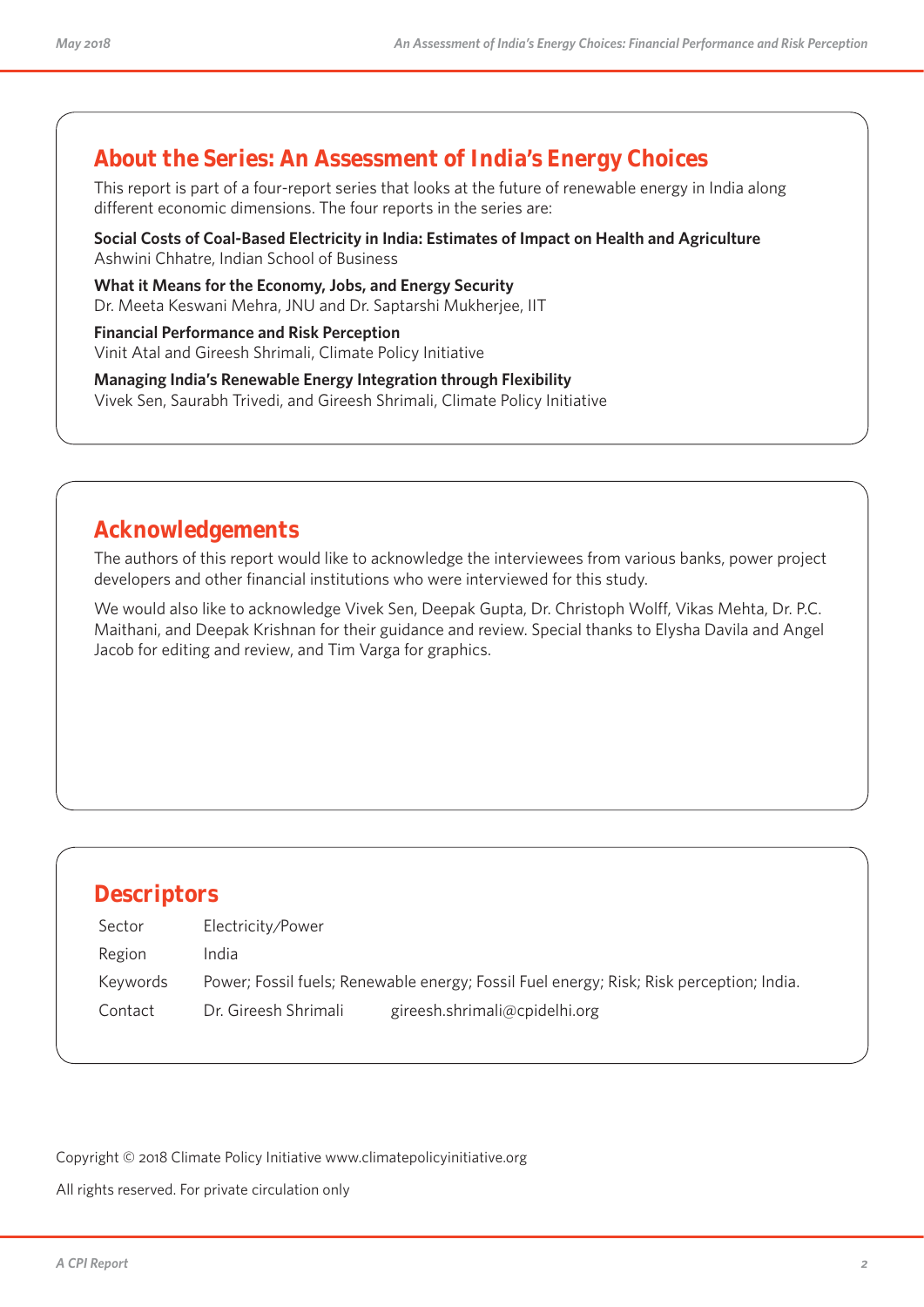# **About Climate Policy Initiative**

With deep expertise in policy and finance, Climate Policy Initiative works to improve the most important energy and land use practices around the world. Our mission is to help governments, businesses, and

financial institutions drive growth while addressing climate risk. CPI works in places that provide the most potential for policy impact including Brazil, Europe, India, Indonesia, and the United States.

CPI's India program is registered with the name, "Climate Policy Foundation" under Section 8 of the Companies Act, 2013.

# **About ISB**

The Indian School of Business (ISB) is a global business school offering world-class management education across its two campuses – Hyderabad and Mohali. The School has grown at a rapid pace since its inception and already has several notable accomplishments to its credit – it is the youngest

school ever to consistently rank among the top Global MBA programmes, the first institution in South Asia to receive the prestigious AACSB accreditation, one of the largest providers of Executive Education in Asia, and the most research productive Indian management institution. A vibrant pool of researchoriented resident faculty and strong academic associations with leading global B-schools, have helped the ISB fast emerge as a premier global Business school in the emerging markets. For more details visit www.isb.edu.

# **About Shakti Sustainable Energy Foundation**

This initiative has been partially supported by Shakti Sustainable Energy Foundation. Shakti Sustainable Energy Foundation works to strengthen the energy security of India by aiding the design and implementation of policies that support renewable energy, energy efficiency and sustainable transport solutions. For more details, please visit www.shaktifoundation.in.

The views/analysis expressed in this report do not necessarily reflect the views of Shakti Sustainable Energy Foundation. The foundation also does not guarantee the accuracy of any data included in this publication nor does it accept any responsibility for the consequences of its use.







LIMATE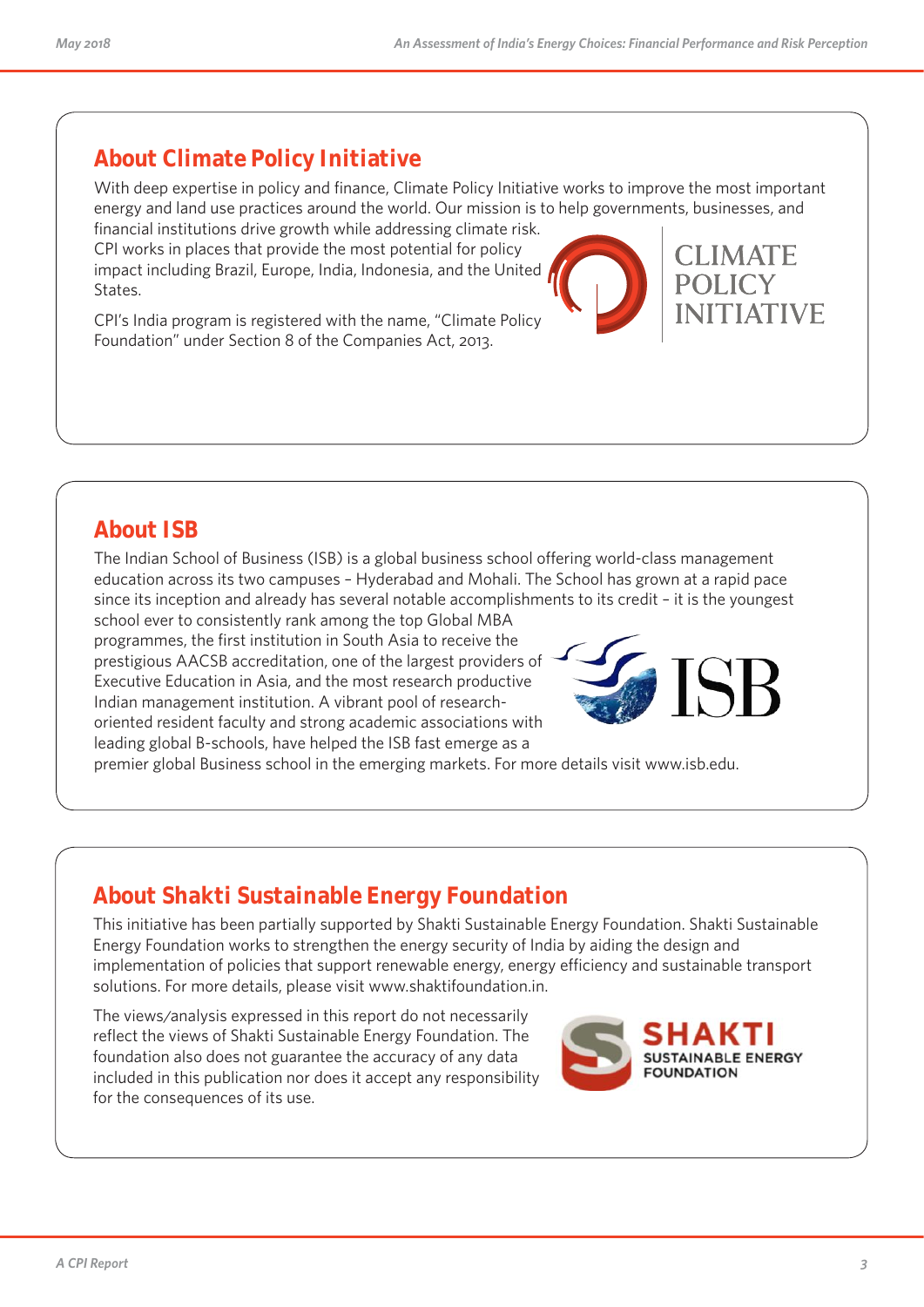# **Executive Summary**

India has prioritized electricity access as a key driver of socio-economic development. Each year, as part of the country's successive National Electricity Plans, the government has set targets that scale up electrical capacity additions.

India has also set ambitious targets for renewable energy in the context of climate change commitments, with a goal to increase the proportion of renewable energy sources in the country's electricity generation mix to up to 40% by 2030 from 14% as of March, 2016.

**These dual electricity generation targets require significant investment.** The total investment requirements for generation capacity addition is estimated to be INR 10.3 trillion during the period 2017-2022, which includes the funds required for renewable energy sources capacity addition, as well as the advance action on the projects coming up during the years 2022-27. The total fund requirement for the period 2022-27 is estimated to be INR 6.1 trillion (Draft National Electricity Plan, 2016).

This represents a massive opportunity for investors to make profitable investments in the power sector, using both fossil fuel and renewable energy technologies. Policymakers need to design policies to reduce barriers to investment to be able to reach government targets for each technology.

This paper is part of a four-part series produced by Climate Policy Initiative that compares renewable energy and fossil fuel based power along different dimensions including social costs, macroeconomic impacts, environmental impact, financial risk, and flexibility considerations.

**This particular study seeks to study and compare the historical and present-day financial performance and risk profile of the renewable energy and fossil fuel power sectors**, in order to inform investors and policymakers, by answering questions such as:

- How have the renewable energy and fossil fuel power sectors fared financially in the past with respect to risk and risk-adjusted returns?
- How does investors' risk perception of the renewable energy and fossil fuel power sectors differ?
- What factors contribute to the differing risk perceptions of the renewable energy and fossil fuel power sectors?

We answer these questions using two approaches - ex post empirical analysis of financial performance data of power-producing companies, and primary research with investors in the sector to understand their perceptions of the risk and the areas of concern.

*How have the renewable energy and fossil fuel power sectors fared financially in the past with respect to risk and risk-adjusted returns?*

**We find that the renewable energy power sector has been less risky than the fossil fuel power sector.** The listed renewable energy power sector in India has historically exhibited half as much systematic (or non-diversifiable) risk as the listed fossil fuel power sector. Using past trends as an indicator of future performance, there is reason to believe this trend will continue in the absence of major upheavals to the sector. This presents evidence for continued growth of the renewable energy power sector in spite of gradual easing of policy support from the government.

**Renewable energy power has been a more lucrative investment than fossil fuel power.** Renewable energy power portfolios have historically shown more attractive investment characteristics including, on average, 12% higher annual returns, 20% lower annual volatility, and 61% higher risk-adjusted returns. Thus, a portfolio of renewable energy power companies would be deemed more efficient than a portfolio of fossil fuel power companies, as per the modern portfolio theory, providing an investor with a given risk appetite higher returns in comparison.

**Stock returns for both renewable energy and fossil fuel power companies are robustly correlated with market returns.** Using econometric methods, we were unable to determine whether other relevant factors such as company size, value, leverage, coal prices, rupee exchange rate, and term premium are robustly priced into the stock returns.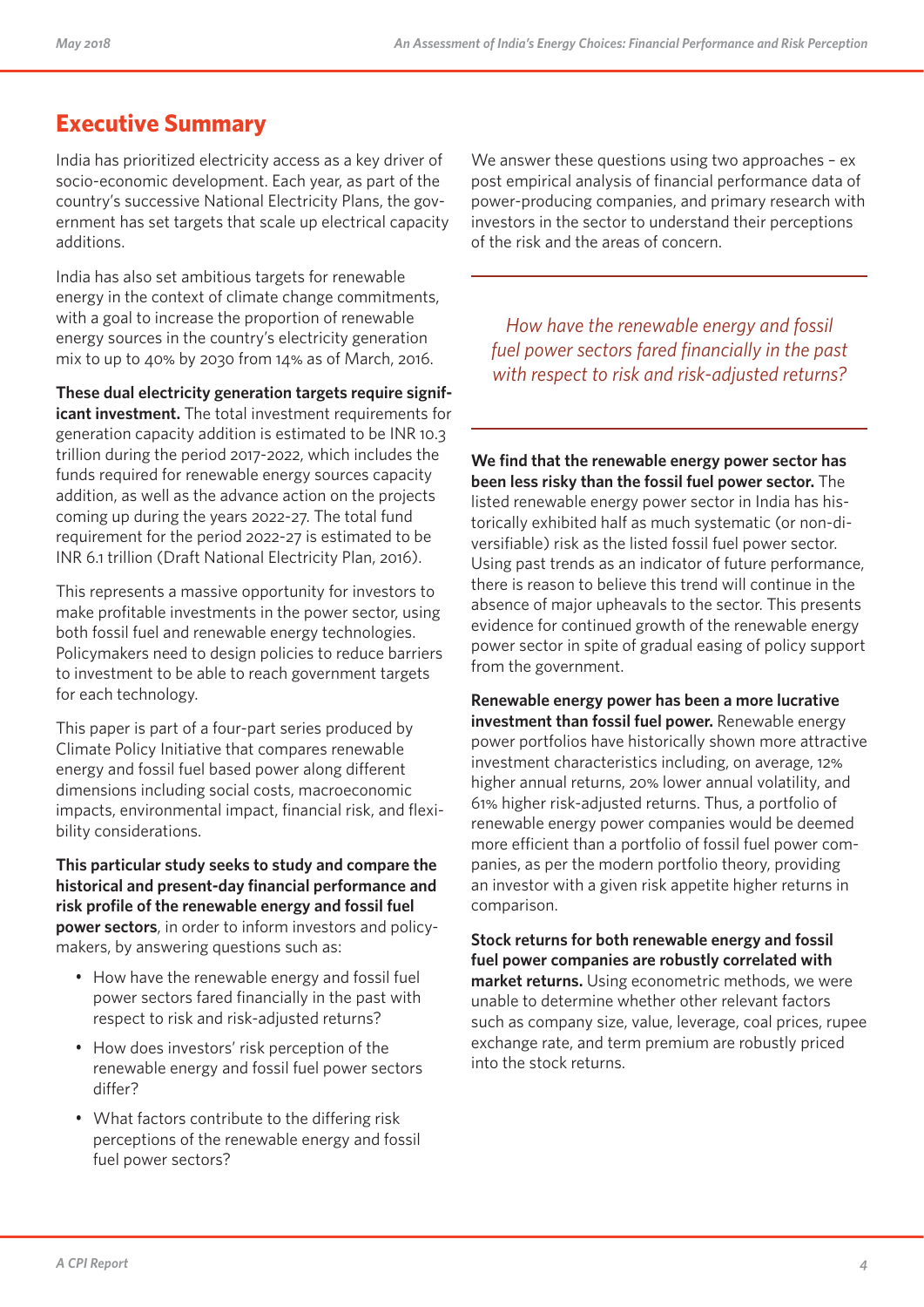*How does investors' risk perception of the renewable energy and fossil fuel power sectors differ?*

**Investors perceive renewable energy power investments to be less risky than fossil fuel power investments.** The expected returns on debt to the fossil fuel power sector is at least 80 basis points (bps) higher than for expected returns on debt for the renewable energy power sector. The higher risk perception of the thermal power sector may be attributed to sourcing issues and import dependency for coal and natural gas, longer construction periods due to delays in obtaining clearances, and stricter water usage and emission standards.

**Within the renewable energy power sector, solar is perceived as less risky than wind.** The cost of debt for wind power investments is about 150 bps higher than the cost of debt for solar power investments. This may be mainly due to the higher perceived resource risk for wind power over solar power, as also evidenced by the stricter conditions for assessing viability imposed by banks for funding wind projects over solar projects.

**In the fossil fuel power sector, coal is perceived as less risky than natural gas.** This may be because there is higher resource risk associated with natural gas based power due to insufficient domestic reserves, import dependence, high global prices and lack of transport infrastructure in India.

*What factors contribute to the differing risk perceptions of the renewable energy and fossil fuel power sectors?*

**The main risk factors driving the risk perception of both renewable energy and fossil fuels are counterparty, grid, and financial risks.** These risks together account for 50% - 54% of the total risk premium. Further, for the fossil fuel power sector, the resource risk and power market risk are also significant, contributing to 26% of the total risk premium.

Accordingly, policy and market interventions targeting the mitigation of barriers associated with these risks have the highest potential for reducing the cost of capital for investments, by up to 4% of the cost of debt of renewable energy investments, and up to 5.1% of the cost of debt for fossil fuel energy investments.

**Counterparty risk is the most significant risk by far.**  Counterparty risk, related to state distribution company (DISCOM) non-payment is the most significant risk, contributing to approximately one quarter (22-27%) of the risk premium for both renewable and fossil fuel energy. In fact, this risk contributes to 60-90% more than the second highest risk, indicating a clear need for an appropriate solution. Long-term solutions like the Ujjawal DISCOM Assurance Yojana and short-term fixes like well-designed Payment Security Mechanisms may help mitigate this risk. Further work needs to be conducted to uncover the efficacy of these interventions.

**Grid/transmission risk contributes 14% to the risk premium for both sectors.** This risk pertains to the inadequacy of the transmission infrastructure to absorb the electricity capable of being generated by the installed capacity. There is no apparent short-term solution to mitigate this risk, and, over the long term, better demand-side planning as well as strengthening of the grid at the inter-regional and intra-regional levels should help alleviate concerns around this risk.

**Financial sector risk, related to the inability of project sponsors to access sufficient equity and debt capital, is the third major driver of risk.** The solution to this risk may be a combination of mitigating the other barriers to investment identified in this paper, as well as the introduction of innovative modes of financing such as InvITs, Green Bonds, etc. which can attract new investor classes to the sector.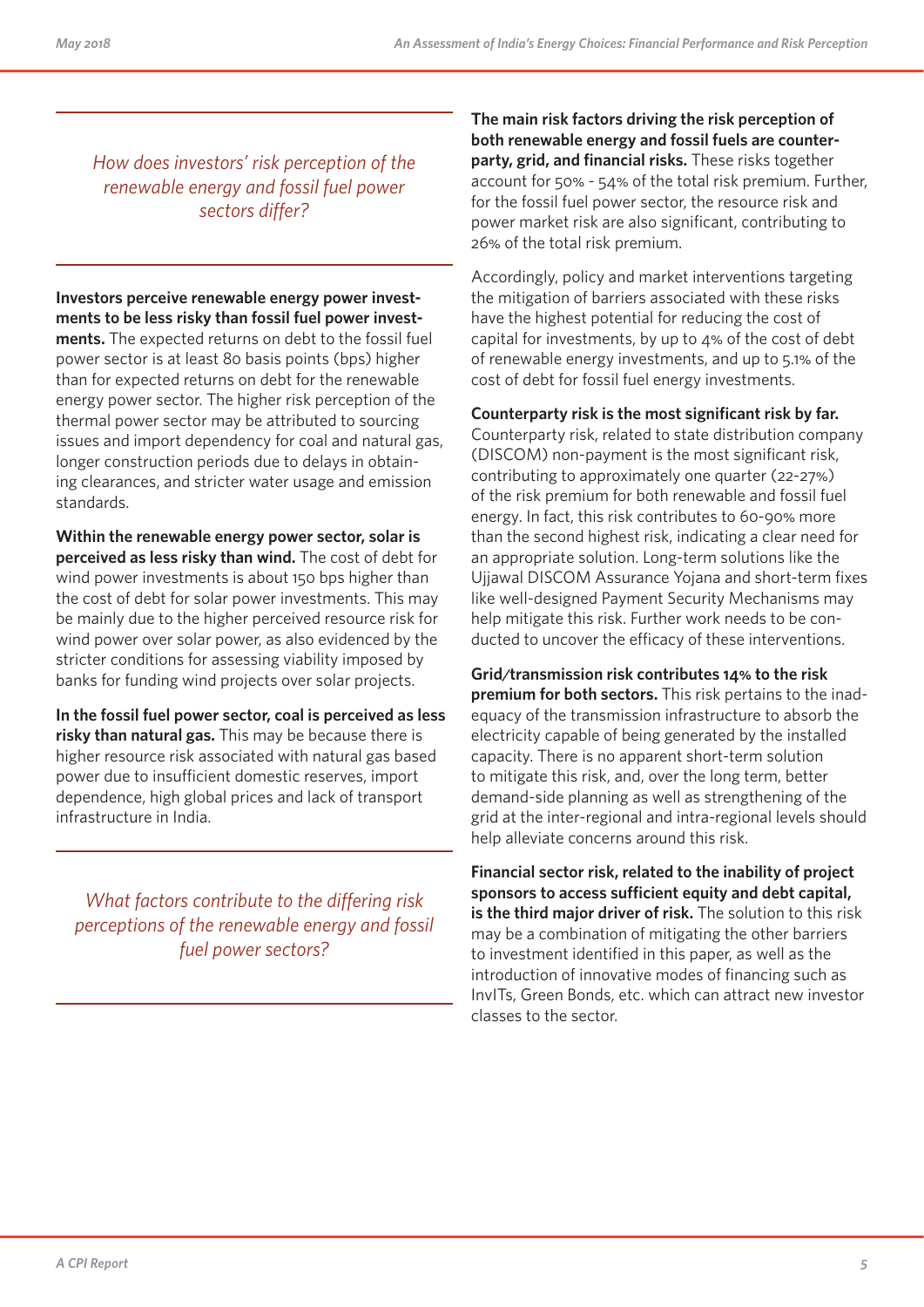# **CONTENTS**

| 1. |                                             | <b>Introduction</b>                                                                         |    |  |  |
|----|---------------------------------------------|---------------------------------------------------------------------------------------------|----|--|--|
| 2. |                                             | Empirical analysis of risk in the listed power sector equity markets                        | 8  |  |  |
|    | 2.1                                         | An overview of the Indian power sector capital markets                                      | 8  |  |  |
|    | 2.2                                         | Historical risk analysis of the renewable energy and fossil fuel power sectors              | 10 |  |  |
|    | 2.3                                         | Historical analysis of risk-adjusted returns of the renewable and fossil fuel power sectors | 11 |  |  |
|    | 2.4                                         | Risk factor model for the listed Indian power sector equity asset class                     | 15 |  |  |
| 3. |                                             | Investor perception of risk and risk factors in the power sector                            | 16 |  |  |
|    | 3.1                                         | Primary research sample                                                                     | 16 |  |  |
|    | 3.2                                         | Investor risk perception                                                                    | 17 |  |  |
|    | 3.3                                         | Risk factors driving investor perceptions                                                   | 19 |  |  |
| 4. |                                             | <b>Conclusions and next steps</b>                                                           | 24 |  |  |
| 5. |                                             | <b>References</b>                                                                           | 25 |  |  |
|    | <b>Appendix A - Risk Factor Model</b><br>27 |                                                                                             |    |  |  |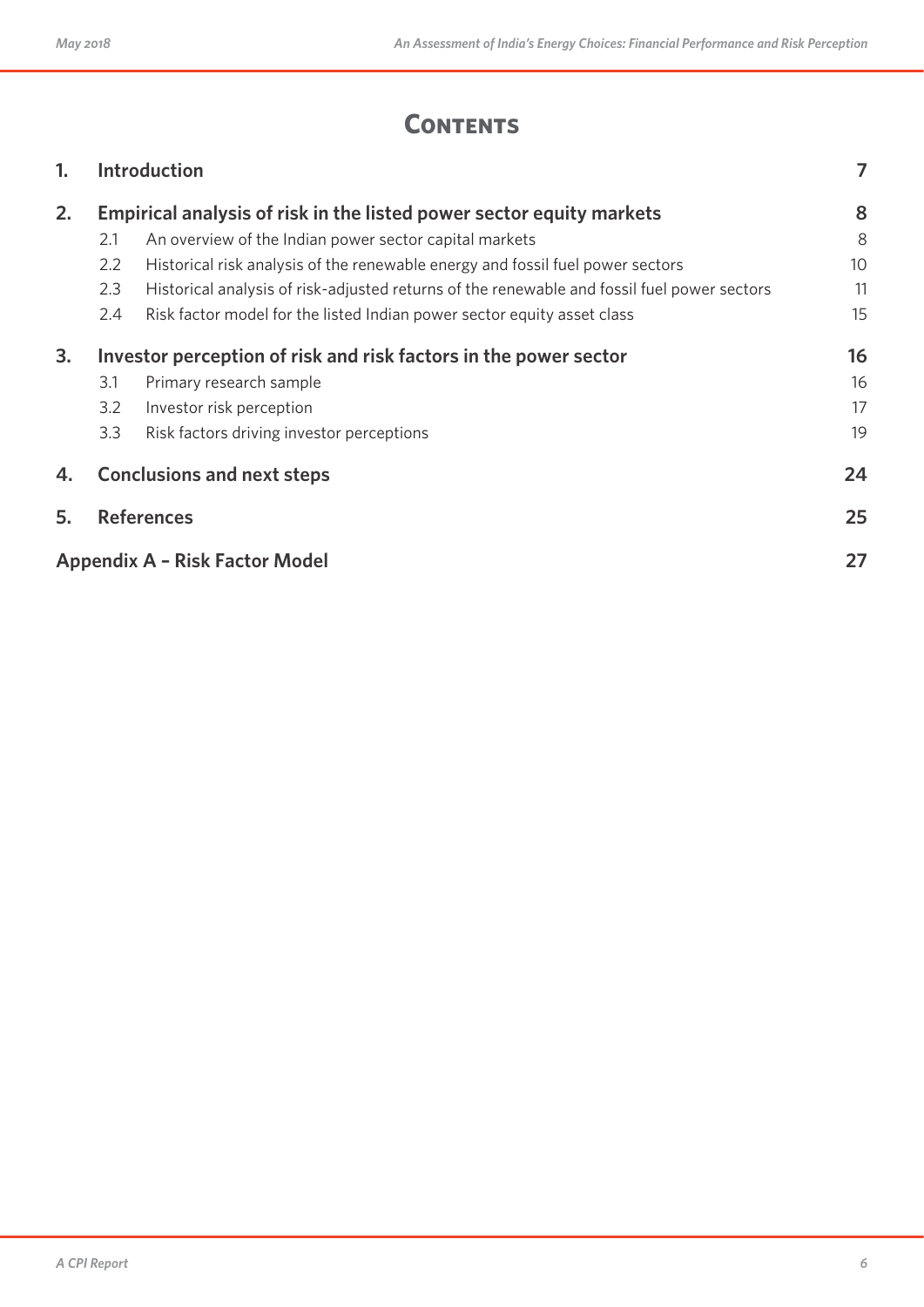# **1. Introduction**

Electricity is a key driver of socio-economic development. To meet increasing electricity demand, the Government of India has been working to increase electricity capacity addition targets in successive National Electricity Plans. According to the draft National Electricity Plan, December 2016 (Draft National Electricity Plan, 2016), the net energy requirement in India (accounting for savings on account of demand side management, energy efficiency and conservation measures) is likely to vary at a compounded annual growth rate (CAGR) of 6% between 2016-17 and 2021- 22, and a CAGR of 5.76% between 2021-22 and 2026-27. Similarly, the peak demand is projected to grow at a CAGR of 7.53% between 2016-17 and 2021-22, and at 6% between 2021-22 and 2026-27. In contrast, globally, electricity demand is forecasted to grow at a CAGR of 1.9% per annum between 2015 and 2040 (Exxon Mobil, 2017).

In addition to these energy access goals, India also has renewable energy growth targets stemming from environmental goals. Under India's Intended Nationally Determined Contribution towards meeting the global climate change goals of limiting global warming to within 2 degrees over 2005 levels, India has targeted 33-35% of emissions intensity reduction of its GDP by 2030 over 2005 levels. India will focus on achieving these targets primarily by increasing the proportion of renewable energy sources in its electricity generation mix to up to 40% by 2030 from 14% as of March, 2016. To this end, it has targeted 175 GW of renewable energy capacity addition by 2022.

Taking into account both growing electricity demand and renewable energy targets, India has adopted a generation planning approach, which takes into account:

- Achieving sustainable development
- Power generation capacity to meet demand
- Fulfillment of desired operational characteristics such as reliability and flexibility
- Most efficient use of resources
- Fuel availability
- Integration of renewable energy sources

The 2016 Draft National Electricity Plan estimates total investment required for generation capacity addition is INR 10.3 trillion for the period 2017-2022, which includes the funds required for renewable energy sources capacity addition, as well as the advance action on projects in the period 2022-27. The total investment required for the period 2022-27 is estimated to be INR 6.1 trillion but does not include advance action for projects coming up during the period 2027-2032 (Draft National Electricity Plan, 2016).

This represents a massive opportunity for investors to make profitable investments in the power sector, in both fossil fuel and renewable energy technologies. Policymakers need to design policies to reduce barriers to investment to be able to reach government targets for each technology.

This report seeks to study the historical and present-day financial performance and risk profile of the renewable energy and fossil fuel power sectors, with a view of informing both investors and policymakers.

In particular, the study seeks to answer the following questions:

#### **How have the renewable energy and fossil fuel power sectors fared financially in the past with respect to risk and risk-adjusted returns?**

Section 2 of the report employs an empirical analysis methodology using historical stock returns data of listed Indian companies in the power sector. The section begins with an overview of the listed stocks in the Indian power sector, along with the methodology used to classify stocks as renewable or fossil fuel stocks. In Section 2.2 we perform a historic comparison of the risk of listed equity in the two sectors using the beta as a measure of the risk. Section 2.3 deals with the historical risk-adjusted returns using the Sharpe ratio as the metric. Section 2.4 describes attempts to develop a risk factor model for listed equity in the Indian power sector.

#### **How does the investor risk perception of the renewable energy and fossil fuel power sectors differ?**

Section 3 studies the perception of risk and risk factors of the power sector in India from the point of view of investors, using a primary research approach. While Section 2 compares historical trends, Section 3 performs a snapshot analysis of risk perception. We also seek to explain the drivers affecting this risk perception.

#### **What factors contribute to the differing risk perceptions of the renewable energy and fossil fuel power sectors?**

Having understood how investors view absolute risk for different renewable energy and fossil fuel power technologies in Section 3.2, Section 3.3 seeks to quantitatively allocate the total risk amongst different risk categories for both sectors. The output is a "financing waterfall" that iteratively allocates the risk premium associated with each risk category towards the total cost of financing.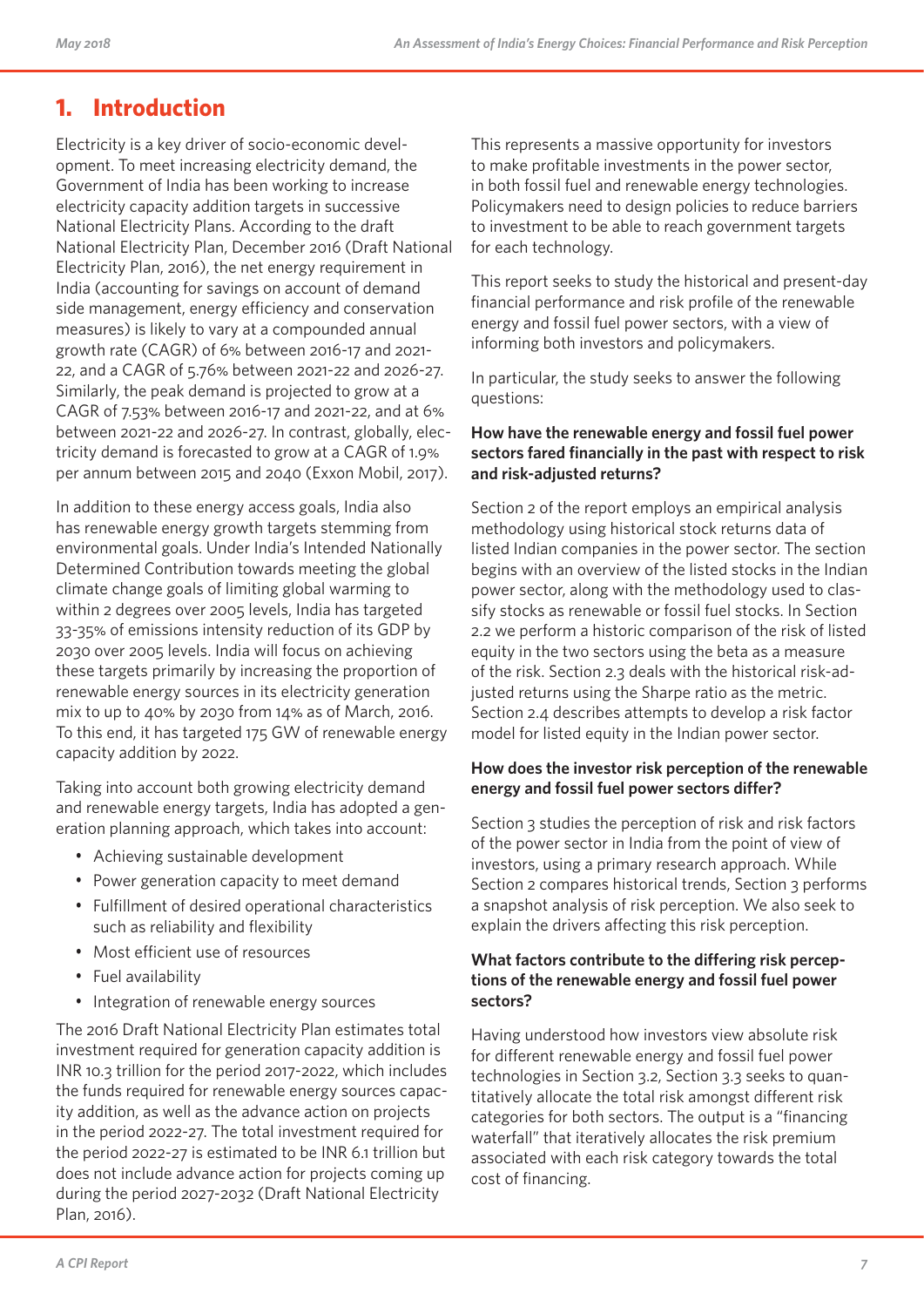The power generation companies were identified from the Capitaline database by using the Global Industrial Classification System (GICS). GICS is a global, four-tiered industrial taxonomy system, widely recognized as the gold standard in industry classification. The set of independent power producers was selected as those companies with an industry class 551050 – "Independent Power and Renewable Energy Producers." This subset of companies represents all the listed companies engaged primarily in the business of power generation i.e. independent power producers (IPPs). Within this set, the companies were classified as fossil fuel based power producers and renewable energy power producers using the sub-industry classification codes 55105010 "Independent Power Producers and Energy Traders" and 55105020 "Renewable Electricity" respectively. It is important to note that some companies with the classification of fossil fuel power producers have a small portion of their power portfolio comprising of renewable sources as well. Further, under this classification system, hydropower is treated as a renewable energy source. In contrast, Section 3 deals explicitly only with two renewable energy technologies i.e. Solar PV and Wind.

# **2. Empirical analysis of risk in the listed power sector equity markets**

This section studies the historical performance of the renewable energy and fossil fuel power sectors through empirical analysis of the performance of listed companies in the sector.

Section 2.1 provides an overview of the capital markets in the Indian power sector, the methodology used to categorize companies as predominantly renewable energy based or fossil fuel based power producers, and the methodology for creating a portfolio of companies to be studied as a proxy for the broader sectors.

Section 2.2 looks at risk through the lens of the Capital Asset Pricing Model, using the beta as the metric for the systematic risk of the sectors, and finds that the renewable energy power sector has historically shown almost half the risk of the fossil fuel power sector.

Section 2.3 studies the risk-adjusted returns of the two sectors by analyzing the Sharpe ratios of the two sectors historically. We find that not only did the renewable energy power sector exhibit lower risk, but that it has also provided higher returns and that, adjusted for risk, the renewable energy power sector outperforms the fossil fuel power sector on average by 61%.

Section 2.4 discusses the attempts made to create a multi-factor risk model to describe the stock returns of Indian power sector stocks.

### **2.1 An overview of the Indian power sector capital markets**

India's power sector is one of the most diversified in the world. Sources of power generation range from fossil fuel sources such as coal, lignite, natural gas, oil, and nuclear power to viable non-fossil fuel sources such as wind, solar, hydro, and agricultural and domestic waste.

However, given that the corporate bond markets in India are very under-developed, very few companies in the power generation sector have issued bonds. Hence, an empirical analysis of the risk to debt investors for the fossil fuel based power generation sector using daily data of debt instruments is not feasible.

Companies in the power generation business include those listed on the equity capital markets and privately held companies. While privately held companies account for a large share of the power generation industry in India, share price data for such companies, as well as financial data, is rarely available. Due to this paucity of data, in this section we consider the class of power generation companies operating in India that are listed on at least one of the two major Indian stock exchanges – the Bombay Stock Exchange or the National Stock Exchange.

Accordingly, a set of 23 companies has been chosen for the analysis – this includes 11 fossil fuel power producers and 12 renewable energy power producers. The full list of the companies can be seen in Table 1.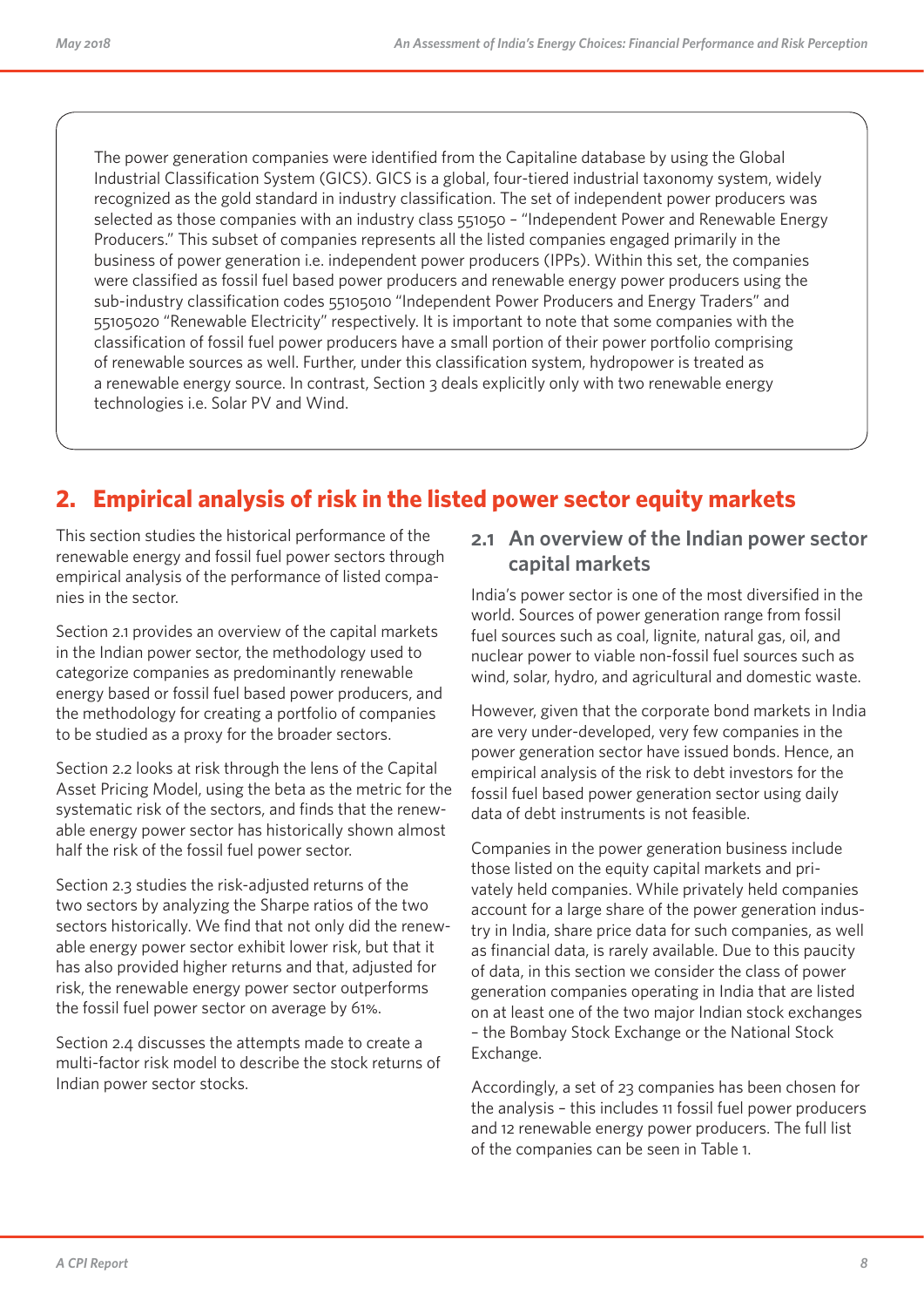| PREDOMINANTLY FOSSIL FUEL BASED POWER    | PREDOMINANTLY RENEWABLE ENERGY BASED POWER |                       |                            |                                        |               |                       |
|------------------------------------------|--------------------------------------------|-----------------------|----------------------------|----------------------------------------|---------------|-----------------------|
| <b>COMPANY</b><br><b>NAME</b>            | <b>MARKET</b>                              | <b>CAPITALIZATION</b> | <b>COMPANY</b>             | <b>NAME</b>                            | <b>MARKET</b> | <b>CAPITALIZATION</b> |
| Adani Power Limited                      |                                            | 2,261.7               |                            | Advance Metering Technology Limited    |               | 61                    |
| Elango Industries Limited                |                                            | 0.2                   | Entegra Limited            |                                        |               | 8.9                   |
| Gujarat Industries Power Company Limited |                                            | 237.9                 |                            | <b>Globus Power Generation Limited</b> |               | 34.2                  |
| JSW Energy Limited                       |                                            | 1,555.9               |                            | Ind Renewable Energy Limited           |               | 07                    |
| NLC India Limited                        |                                            | 2,435.8               | Indowind Energy Limited    |                                        |               | 5.7                   |
| NTPC Limited                             |                                            | 20,006.8              | K.P. Energy Limited        |                                        |               | 19.1                  |
| RattanIndia Infrastructure Limited       |                                            | 68.5                  | Karma Energy Limited       |                                        |               | 7.4                   |
| RattanIndia Power Limited                |                                            | 318.3                 | Kintech Renewables Limited |                                        |               |                       |
| Reliance Power Limited                   |                                            | 2,004.4               | Morgan Ventures Limited    |                                        |               | 1.8                   |
| Suryachakra Power Corporation Limited    |                                            | 5.1                   |                            | Orient Green Power Company Limited     |               | 112.5                 |
| <b>Tata Power</b>                        |                                            | 3,765.0               | S. E. Power Limited        |                                        |               | 8.0                   |
|                                          |                                            |                       | Sun Source (India) Limited |                                        |               | 0.7                   |

Table 1: Listed independent power producers in India as of May, 2017 (in USD millions, historical rate)

#### **2.1.1 INDEX CREATION METHODOLOGY**

In finance, an equity index is a hypothetical portfolio of stocks representing a particular segment of the equity markets. To analyze the renewable and fossil fuel energy power sectors in India, two corresponding indices were created for the purpose of the study – the India Renewable IPP Index and India Fossil Fuel IPP Index. The India Renewable IPP Index is an annually reviewed, market-weighted index. The constituent elements for a particular year of this index are determined as those stocks listed on an Indian stock exchange with a GICS sub-industry categorization of 55105020 at the beginning of that year, and the constituents are weighted by their market capitalization at the beginning of that year. Similarly, the India Fossil Fuel IPP Index is an annually reviewed, market-weighted index. The constituent elements for a particular year of this index are determined as those stocks listed on an Indian stock exchange with a GICS sub-industry categorization of 55105010 at the beginning of that year, and the constituents are weighted by their market capitalization at the beginning of that year.

The India Fossil Fuel IPP Index and the India Renewable IPP Index as thus created are used as proxies to represent the Indian fossil fuel power sector and the Indian renewable energy power sector respectively, and the results of the analysis conducted thereon are assumed to be representative of the broader sectors.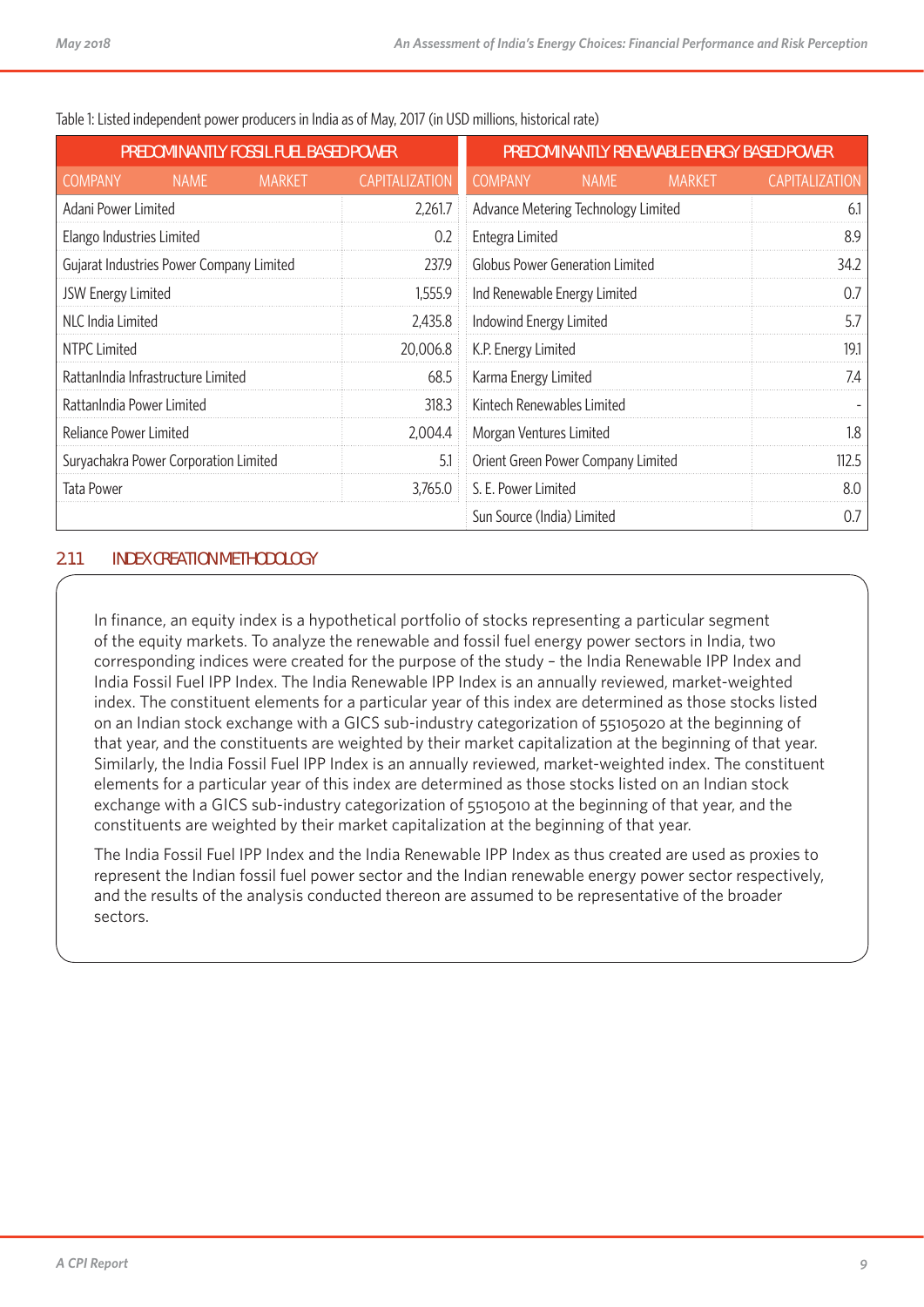### **2.2 Historical risk analysis of the renewable energy and fossil fuel power sectors**

Financial risk typically refers to an investor's uncertainty in their ability to collect expected returns on their investment and the potential for monetary loss. This risk can take several forms, and each form can often be measured by various metrics. Under the Modern Portfolio Theory (Markowitz H, 1952), standard deviation is used as the measure of risk of an asset. Under the Capital Asset Pricing Model (Sharpe W,1964) beta is used as the measure of risk of an asset.

In this section we seek to compare how the renewable energy and fossil fuel power sectors in India have compared in terms of risk historically. Beta is defined as the volatility of the price of an asset or portfolio relative to the market/index. Since the beta compares the risk of an asset relative to the market risk, the beta of a portfolio comprised of stocks belonging to a particular sector is a better measure of the systematic risk of that sector, as compared to the standard deviation of the portfolio's returns. We use the beta as a proxy for risk to compare how the renewable and fossil fuel power sectors in India have performed on risk from 2006 to 2016.

### **2.2.1 METHODOLOGY**

Under the Capital Asset Pricing Model, the expected returns of a stock/portfolio are given by :

$$
E(R) = R_f + B(R_{\text{market}} - R_f)
$$

Where E(R) is the expected return of the stock/portfolio,  $\mathsf{R}_{_{\rm f}}$  represents the risk-free rate,  $\mathsf B$  the beta of the stock/portfolio, and R<sub>market</sub> are the returns of the market/ broad index. In India, the BSE Sensex 30 Index is de facto treated as the broad market index, and the 10-year Indian Government bond yield as the risk-free rate. This beta is called the "levered beta" which takes into account the debt of a company. To calculate the systematic risk of a company, the "unlevered beta" is a much better measure. Unlevering a beta removes the financial effects of leverage, and provides a measure of how much systematic risk a firm's equity has when compared to the market. The unlevered beta and levered beta are related by the formula:

$$
B_U = \frac{B_L}{\left[1 + \left(1 - T_C\right) \times \left(D/E\right)\right]}
$$

Here,  $B_{U}$  is the unlevered beta of the company,  $B_{L}$  the levered beta,  $T_{C}$  is the corporate tax rate for that period, and D/E the debt to equity ratio of the company for the given time period.

Using the composition of the India Fossil Fuel IPP Index and the India Renewable IPP Index as derived from the methodology in Section 2.1.1, the beta of the two indices for the given year was derived as the weighted average of the unlevered one-year betas of its constituents for the same year. This analysis was performed for a period starting year 2006-07 to 2016-17.

#### **2.2.2 RESULTS**

*The listed renewable energy power sector in India has historically exhibited, ex post, half as much risk as the listed fossil fuel power sector*

**The analysis indicates that, ex post, the renewable energy power sector has on average been half as risky as the fossil fuel power sector.** For the period 2006-07 to 2016-17, the beta of the India Fossil Fuel IPP Index has been consistently higher than that of the India Renewable IPP Index, with the exception of just one out of the 11 years observed, namely 2009-10. For this year, the beta for the Renewable Index is comparable with the beta for the Fossil Fuel Index. On an average, the beta for the Renewable IPP Index is 47% less than the beta for the Fossil Fuel IPP Index, indicating that over the past 11 years, the Renewable IPP index has exhibited nearly half the riskiness of the Fossil Fuel IPP index. These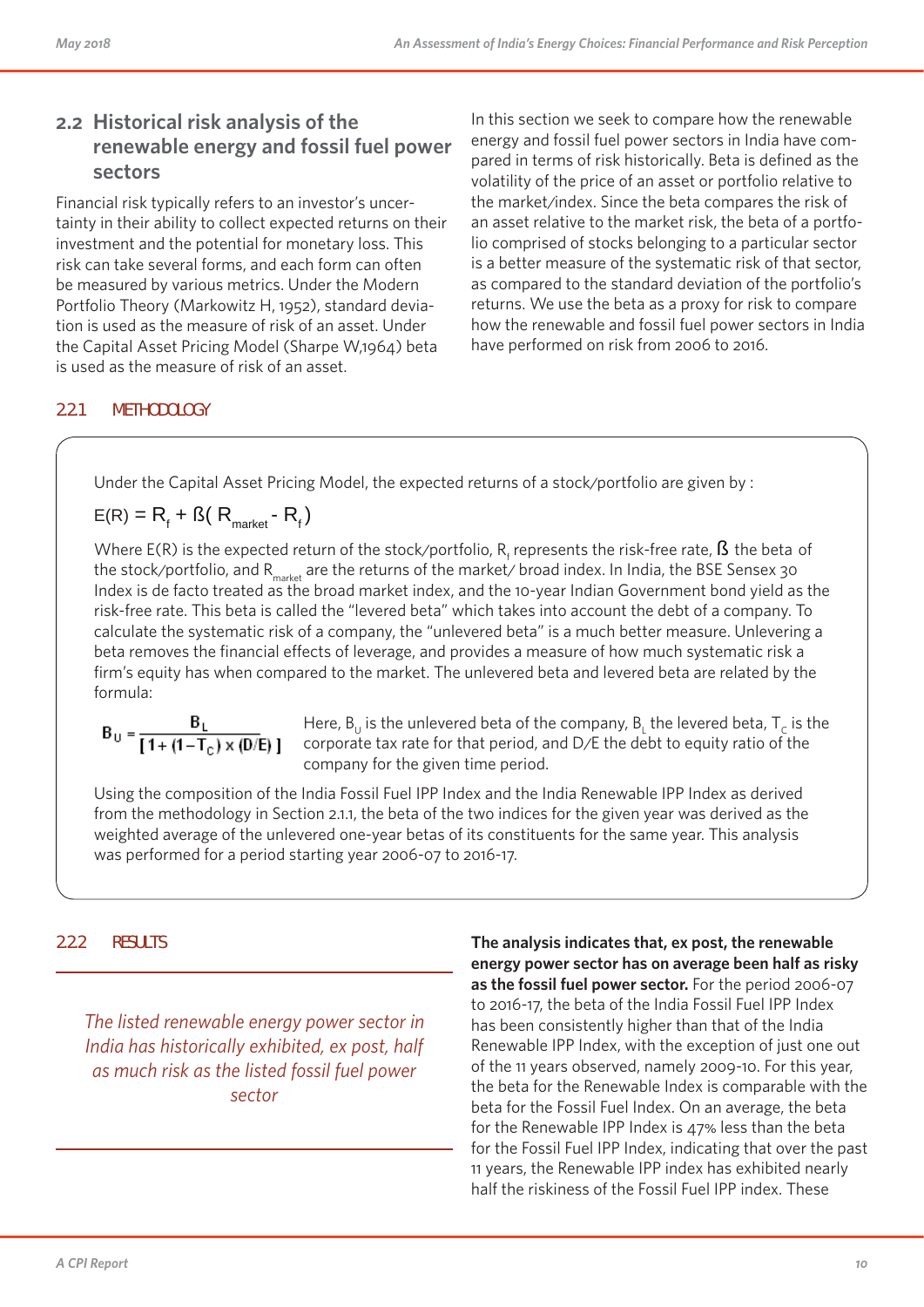results are aligned with the results of the risk perception of investors as studied in Section 3. The hypotheses for the lower risk of the renewable power sector over the fossil fuel power sector are discussed in further detail in Section 3.

#### **The anomalous results for the year 2009-10 may be explained by**



Figure 1: A comparison of the unlevered betas for the India Renewable IPP index and the India Fossil Fuel IPP index for

**the heightened policy uncertainty risk leading up to policy changes for the wind energy sector in 2012.** The discontinuation of accelerated depreciation and generation based incentives subsidy scheme for the wind energy sector in 2011 was announced effective March 31, 2012. It is also important to note that, as of March 2012, wind energy capacity accounted for nearly 70% of the

total renewable energy capacity in India (MNRE Annual Report 2010-11, May 2012), and as such was the predominant technology driving the renewable energy sector. The removal of these incentives had a negative effect on the Indian wind energy industry, and consequently the entire renewable energy industry, in the subsequent years, leading to a reduction in installed capacity for wind energy in 2012-13 (The Hindu, May 2013).

### **2.3 Historical analysis of risk-adjusted returns of the renewable and fossil fuel power sectors**

Harry Markowitz introduced the concept of the optimal portfolio as part of his modern portfolio theory in 1952. Different portfolios have different levels of risk and returns. It is assumed that rational investors want to earn the maximum possible returns while holding the minimum possible risk. For a given level of risk, the optimal portfolio concept states that there is a theoretical maximum level of risk that can be achieved, and a portfolio that achieves this mix of risk and returns is said to be on the "efficient frontier."

Figure 2 is an illustration of the optimal portfolio concept. An optimal-risk portfolio is typically somewhere in the middle of the curve, owing to the fact that the higher you go up the curve, the greater the proportion of risk you take on to the potential of return. On the other end, low risk/low return portfolios are generally considered unreasonable, as one can achieve a similar return by simply investing in riskfree securities and assets, like government treasuries.

To effectively assess the performance of a portfolio, it is not enough to merely assess its returns or risk, but also the risk-adjusted returns.

The Sharpe ratio (Sharpe, 1964), part of the capital asset pricing model, is the most widely used metric for risk-adjusted returns. The Sharpe ratio is defined as the ratio of the excess returns of a portfolio over the risk free rate, to the volatility of the portfolio. The Sharpe ratio of a risk-free asset is, by definition, zero. Typically, the higher the Sharpe ratio of a portfolio, the better it is considered.

Sharpe ratio = (Portfolio returns – risk-free rate)/(Portfolio volatility)

Comparison of Sharpe ratios of two portfolios that have negative excess returns over the risk-free rate gives misleading results. To take this into account, the Modified Sharpe Ratio is defined (Ardia D, 2015).

Modified Sharpe Ratio =  $ER/[Portbolic$  volatility  $\hat{C}(ER/abs(ER))]$ ; where  $ER =$  portfolio returns - risk-free rate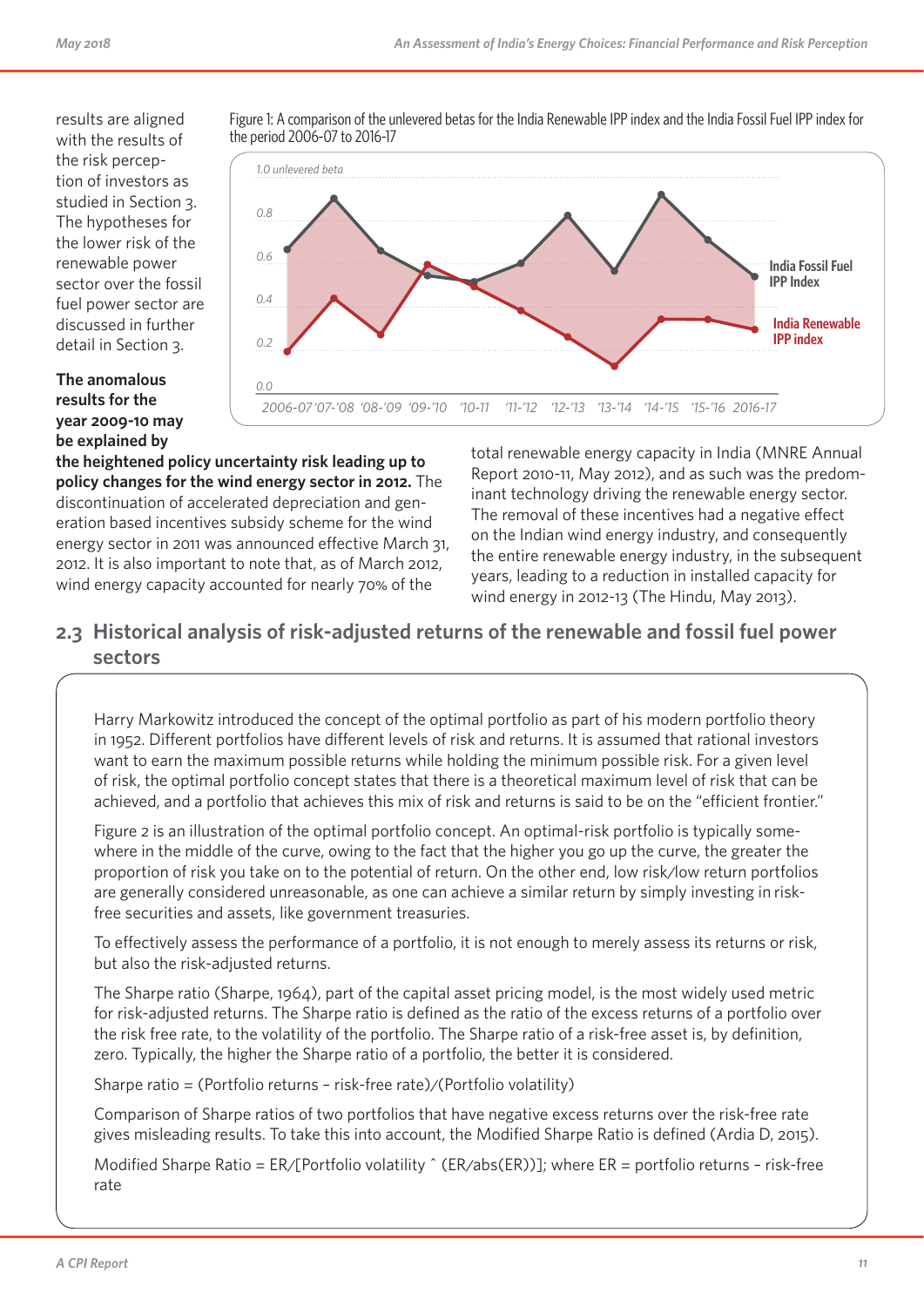

# **2.3.1 METHODOLOGY**

To compare the risk-adjusted returns of the renewable energy and fossil fuel power sectors, we compare the historical Sharpe ratios of two portfolios tracking the India Renewable IPP index and the India Fossil fuel IPP index, respectively. The standard deviation of a portfolio incorporates the effects of diversification between the constituent stocks. The portfolio variance is given by the matrix formula below, and the standard deviation is the square root of this portfolio variance.

|                                                                                                                          |  |  | $\mathbf{w}_1$ Here, w <sub>i</sub> is the weightage of the i <sup>th</sup>    |
|--------------------------------------------------------------------------------------------------------------------------|--|--|--------------------------------------------------------------------------------|
| Portfolio variance = $\begin{bmatrix} w_1 & \dots & w_n \end{bmatrix} x \begin{bmatrix} \vdots & \ddots & \end{bmatrix}$ |  |  | $\ \cdot\ $ constituent of the index, while w <sub>ii</sub> is                 |
|                                                                                                                          |  |  | $\left[\mathbf{w}_{\mathbf{x}}\right]$ the pairwise correlation of the returns |
|                                                                                                                          |  |  | of the i <sup>th</sup> and the j <sup>th</sup> components.                     |

The annual returns for the portfolio is calculated as the weighted average of the annual returns of the constituent stocks, with the weightages as described in Section 2.1.1. The excess returns for that year is then calculated as the excess returns over the average risk-free rate for the year. The risk-free rate for India is taken as the average 10 year Indian Government bond yield for the particular year.

Having thus computed the excess returns of the portfolio, as well as the portfolio variance, the modified Sharpe ratio may now be calculated.

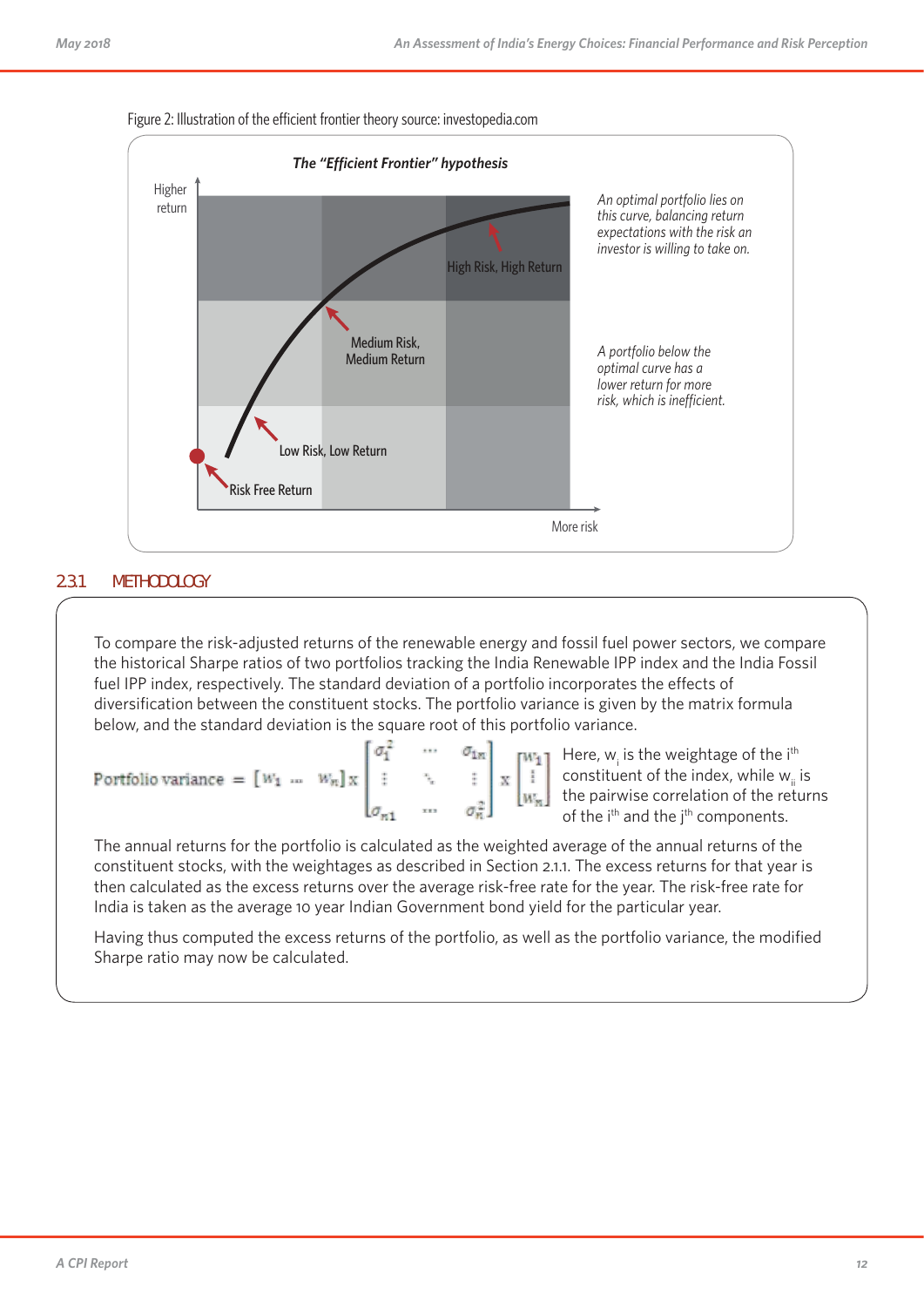#### **2.3.2 RESULTS**

*Historically, renewable energy power company portfolios have shown investment characteristics more attractive than fossil fuel power portfolios, with on average 12% higher annual returns, 20% lower annual volatility, and 61% higher annual risk-adjusted returns over the period 2011-2017.*

**The Renewable IPP Index outperformed the Fossil Fuel IPP index on average by 12% during this period.** We observed that the annual excess returns for two indices over the risk free rate<sup>1</sup> for the Renewable IPP index outperformed the Fossil Fuel IPP index fairly consistently, between -1% and 29%, and on average by 12% per year. Thus, not accounting for the variable risk, if an investor had a portfolio of Renewable IPPs, their portfolio would have yielded more handsome returns than a portfolio of fossil fuel energy IPPs in this period.

**The Renewable IPP index also exhibited lower systematic risk than the Fossil Fuel IPP index in the same period. On average, the volatility of the Renewable IPP index was less than that of the Fossil Fuel IPP index by 6%.**

The annual volatility difference between the two indices ranges from -2% and 12%, and on average by 6%. For realized volatility of both indices in the range of 19% to 32%, a 6% difference in volatility is significantly different. These results are in agreement with the results from Section 2.1, where the analysis showed that the systematic risk of the renewable energy power sector was almost half that of the fossil fuel power sector using beta as the proxy for risk.

**The Renewable IPP index exhibited 61% higher risk-adjusted returns than the Fossil Fuel IPP index in the 2011-17 period.** The lower volatility and the higher returns of the Renewable IPP index has the effect that the modified Sharpe ratio of the Renewable IPP index is consistently higher than the Sharpe ratio for the Fossil Fuel IPP index, on an average by 61%. The modified Sharpe ratio is used as a proxy for the risk-adjusted returns of an asset/portfolio. As discussed above, a portfolio with higher risk-adjusted returns is closer to the efficient frontier, and is thus capable of offering the same investor who is willing to hold a given amount of risk higher returns.

Using the two indices studied as a proxy for renewable energy and fossil fuel energy equity investments in India, we can thus conclude that, historically, equity investments in renewable energy power have shown a much more attractive investment profile than fossil fuel power investments on account of:

- Returns outperformance of 12%, on average
- Volatility lower by 20% on average
- 61% higher average risk-adjusted returns

<sup>1</sup> The risk-free rate was chosen as the 10 year Indian Government bond yield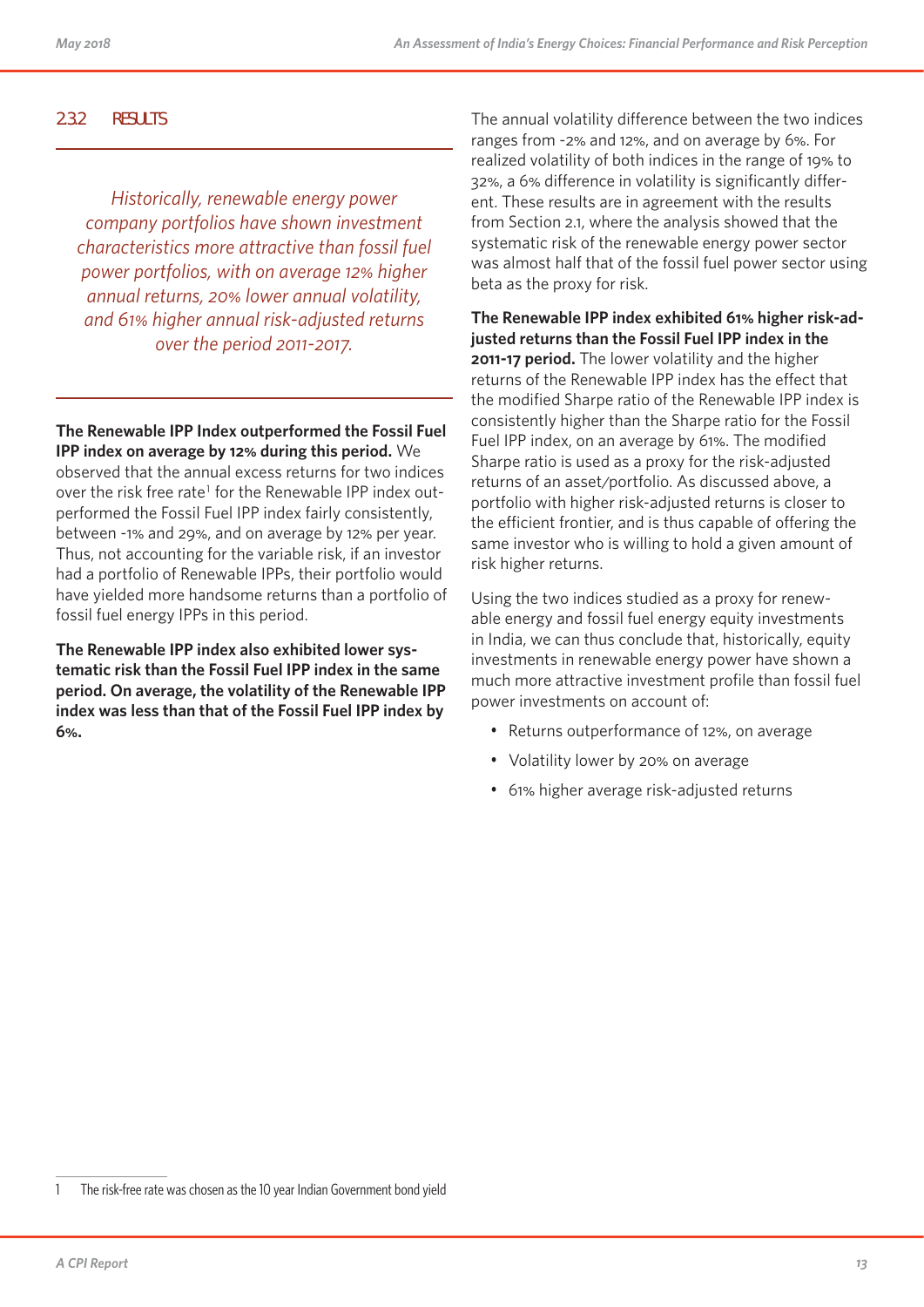Figure 3: Annual historical excess returns for the Renewable IPP and Fossil Fuel IPP indices from 2011 to 2017. The excess returns are the annual returns of the index over the annual average risk free rate



Figure 4: Historically exhibited portfolio volatility of the Renewable IPP and Fossil Fuel IPP indices from 2011-12 to 2016-17





Figure 5: Historical variation of Modified Sharpe ratio for the Renewable IPP and Fossil Fuel IPP indices from 2011 to 2017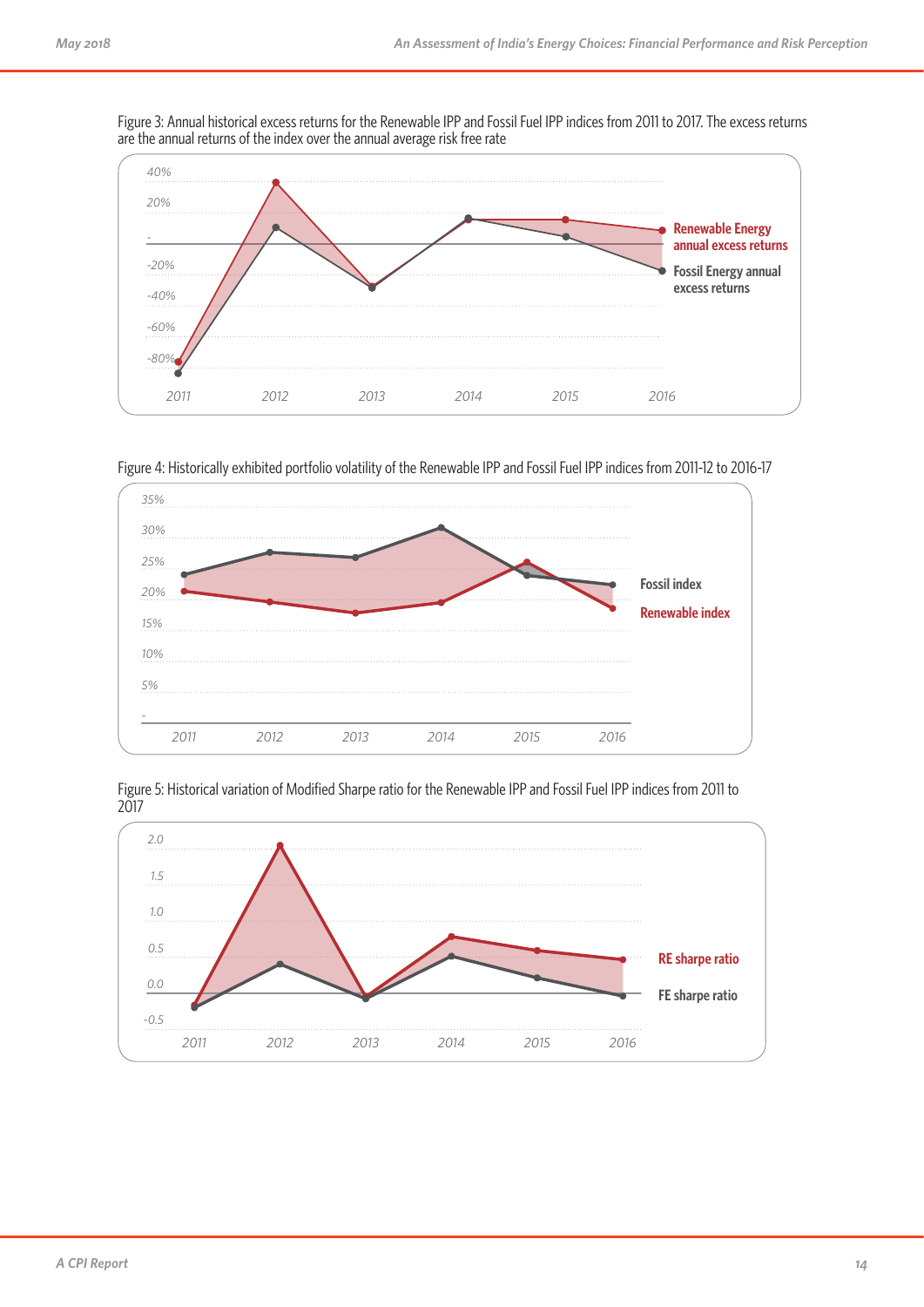### **2.4 Risk factor model for the listed Indian power sector equity asset class**

*For listed stocks in the Indian power sector, our model showed that stock returns are robustly correlated with market returns. We were unable to determine that factors such as company size, value, leverage, coal prices, rupee exchange rate, and term premium are robustly priced into the stock returns.*

This part of the study aims to compare the risk factors that drive the risk/returns of listed equity in the fossil fuel energy generation and renewable energy generation sectors by building a multi-factor risk model for the asset class of independent power producers (IPPs) in India. A risk factor model is a model that explains the returns of an asset (most often publicly traded equity) based on different factors – some that are specific to the company (called specific factors), and some that are not company-specific (called macro factors).

By regressing this model on an unbalanced panel of time-series data for listed Indian IPPs – both for the renewables and the fossil fuels space – we aimed to find the factors with the maximum explanatory power. By thus ascertaining the factors which help explain the riskiness/ returns of companies in this sector, and the Risk Factor Premium (sensitivity) of a company in the sector to each of these factors, the aim was to chart out future risk scenarios for the renewable power and the fossil fuel power sectors based on different possible scenarios for the underlying risk factors.

Extensive literature review led to several extant risk factor models in the infrastructure sector, including risk factor models for the energy sector, renewable energy sector, oil and gas sector, non-renewable sector, etc. that were empirically tested in different geographies

globally. An analysis of these models, along with economic and financial rationales contextual to the Indian power sector led us to posit a risk model for the Indian power-generation sector, with the specific and macro factors as listed in Table 2. This model is not exhaustive, i.e. some factors with possible explanatory power may not have been considered due to constraints around data availability or lack of sufficient available economic rationale.

Table 2: Posited factors for the risk factor model for listed Indian power generation companies in the renewable energy and fossil fuel energy sectors

| <b>SPECIFIC FACTORS</b> | <b>GLOBAL FACTORS</b> |
|-------------------------|-----------------------|
| Company size            | Market returns        |
| Value                   | Coal price            |
| Debt to equity ratio    | USD-INR exchange rate |
|                         | Term premium          |

This model was empirically tested by regressing it on an unbalanced panel data set consisting of 23 companies described in Section 2.1 over the time period 2006-17 using panel regression techniques. The time-series data for these factors was compiled from a variety of databases.

**Only one factor – the market returns factor – out of the eight posited factors in the model showed statistical significance with the stock returns.** Thus, we were able to conclude that, for companies in the renewable energy and fossil fuel energy based power generation sector, only the market returns are robustly priced in to the stock returns, as stated by the Capital Asset Pricing Model. Using the data available to this study, we do not see a robust statistical significance in stock returns with the company size, the company value, leverage, coal prices, local currency rates or term premium.

The construction of the model, the factors, the data and the regression techniques and results are discussed in further detail in Appendix A.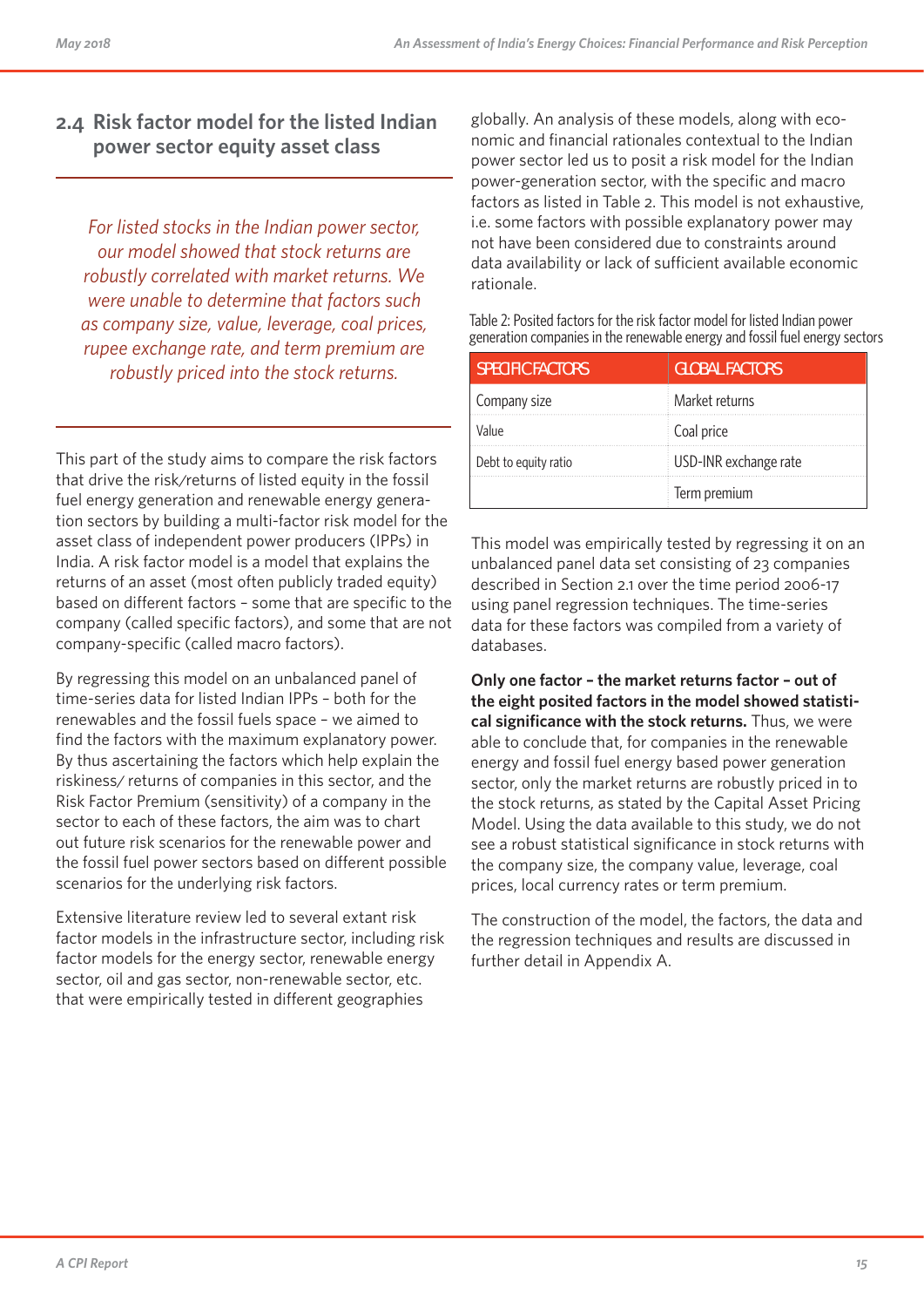# **3. Investor perception of risk and risk factors in the power sector**

Section 2 of the report studied the historical performance of risk and returns based on empirical studies on time-series data from the capital markets and macroeconomic indicators.

In this section, we turn to the investors who are active in the sector, to better understand how the markets currently view investments, their expectations of riskiness of different technologies, as well as the factors that keep them up at night and are priced into the cost of capital. Risk perception is the belief, based on concerns, experiences, and knowledge of an individual or a group, about the chance of occurrence of a risk or about the magnitude or extent of its effects. These beliefs may be rational or irrational, but offer precious information about the factors that affect investment decisions, and the barriers that need to be circumvented to attract more investment into a particular sector. In addition to the risk perception, individual investment decisions are further guided by investors' risk tolerance and their expectations of returns.

Section 3.2 deals with the absolute risk perception of investors of four different electricity generation technologies – solar PV, wind, thermal coal, and natural gas – via their expectations of the returns on debt and equity for power plants employing these technologies. Section 3.3, on the other hand, seeks to quantify the risk premium contributions of different risk categories to the total debt risk premium of renewable energy and fossil fuel power investments.

The methodology for this section has been inspired by the framework developed by the United Nations Development Program (UNDP) (Waissbein O, Glemarec Y, et al, 2013) . The methodology described in the subsequent sections borrows heavily from this framework, for which the authors of this study are indebted to the UNDP. More details about the methodology can be found in the Appendix.

### **3.1 Primary research sample**

The data for studying the risk perception of investors in the Indian power sector was collected using primary research. Structured interviews were conducted with a subset of investors in the power sector with investment interest and experience across the breadth of the sector, including in renewable energy power generation and fossil fuel power generation. The cross-section of investors interviewed include both debt and equity investors (and some with additional expertise in grants and mezzanine investments) and come from a wide range of backgrounds including project developers, private and public sector commercial banks, domestic and foreign institutional investors, development financial institutions, private equity funds, etc.

The interviews were conducted via email and telephone. Investors with expertise in investment in renewable energy power generation were asked to rate their risk perception of renewable energy investment, and those with fossil fuel power generation investment expertise were interviewed regarding their risk perception of the fossil fuel power sector. A few investors held expertise across both the sectors.

The authors reached out to a long list of 76 potential interviewees. Out of the interviewees that responded, 16 complete responses to the structured interview were considered towards deriving the results for this section. The interview responses are completely anonymous and quantitative, and only aggregated results have been used. Table 3 shows the break-down of the interviewees by categories.

#### Table 3: Interviewees by asset class and area of expertise

| Number of interviewers approached | 76                |
|-----------------------------------|-------------------|
| Number of respondents             | 16                |
| Renewable energy investment       | 11                |
| Fossil Fuel energy investment     | 8                 |
| Debt investors                    | 8                 |
| Equity investors                  | g                 |
| Other investment vehicles         | Grants, mezzanine |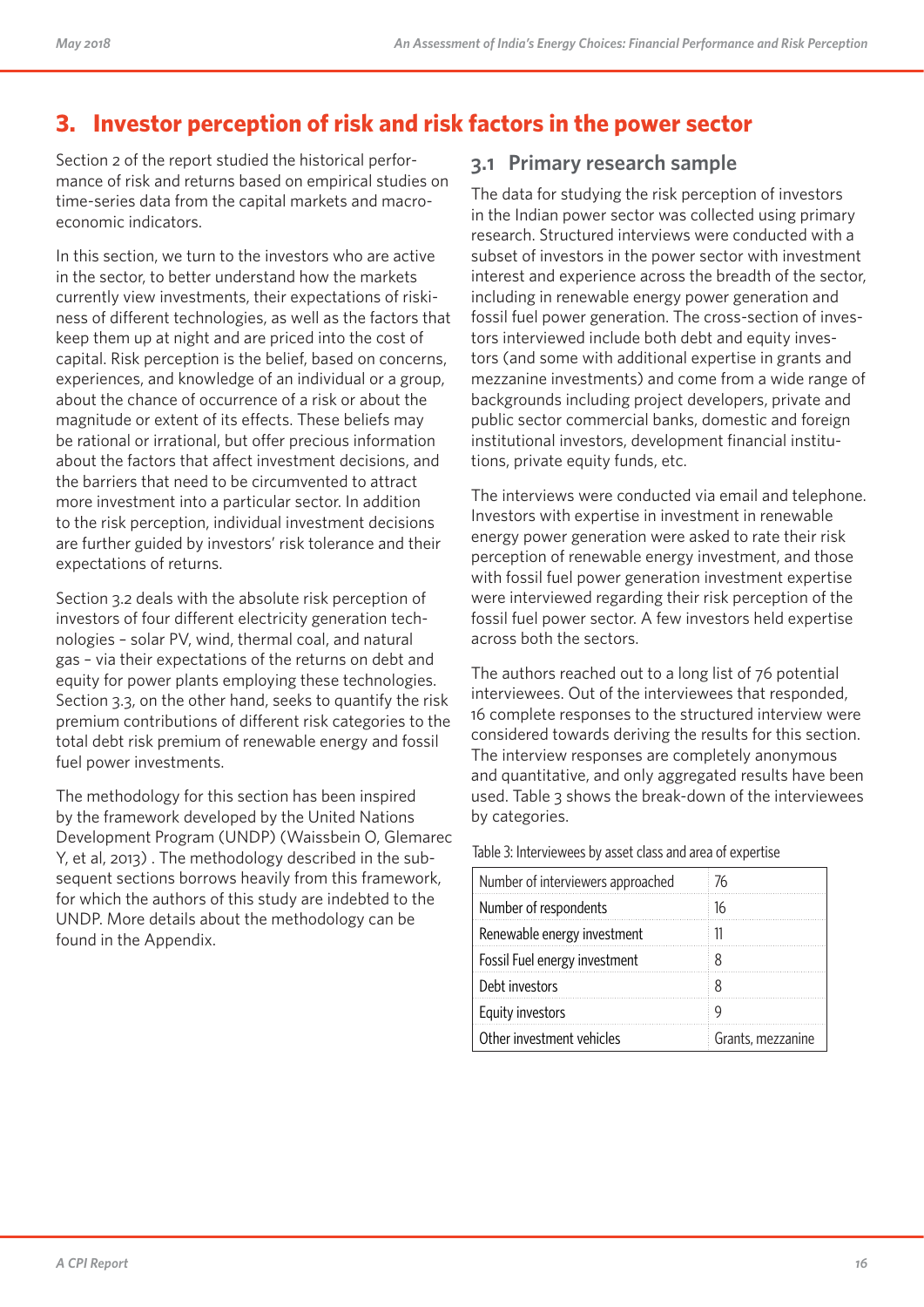### **3.2 Investor risk perception**

*We find that investors perceive renewable energy power investments to be less risky than fossil fuel power investments. Within the renewable sector, solar is perceived as less risky than wind, and in the fossil fuel sector, coal is perceived as less risky than natural gas.*

Different energy generation technologies and resources suffer from different risk factors in varying degrees. This could be because of government policies and regulations, the availability and volatility of fuel prices, dependability of the technology, and several other factors. We discuss these risk factors in further detail in Section 3.3. The effect of this is that investors view investments in a power generation facility using different technologies differently. Further, debt and equity investors perceive risk differently owing to the difference in seniority of their investments and the associated return profiles. Debt investors are assured of consistent returns and first claim in the case of insolvency in return for the possible upsides of the investment's performance. In contrast, equity investors take on a higher risk in exchange for higher possible returns in favorable scenarios.

Investor expectation of return on investments is indicative of their comparative risk perception between different investment opportunities. Higher expected returns are indicative of higher perceived risk, and vice versa. To study the risk perception for various power generation

technologies, we considered the two predominant sources of renewable energy and fossil fuel energy each – solar PV, wind, thermal coal and thermal natural gas. We have not considered further sub-technologies within these technology groups.

#### **3.2.1 METHODOLOGY**

We asked our interviewees (described in Section 3.1) with relevant sector expertise for their expectations for average annual returns – for debt or equity or both, as applicable – on investments made in a power generation plant using a particular technology, over the lifetime of the project. These responses were then averaged, and the aggregate results were used to make inferences on the perceived riskiness of the four technologies.

Using the responses from the structured interviews, we came up with three sets of rankings of risk for the four technologies under consideration:

- 1. Risk perception from the point of view of debt investors
- 2. Risk perception from the point of view of equity investors
- 3. Cumulative risk perception of the technologies

The average expected returns on debt and equity for each of the sectors was calculated by averaging the interviewees' response for expected returns. To get an overall, cumulative view for the sector, we also compared the expected weighted average cost of capital (WACC), computed from the expected returns on equity and debt, assuming a debt: equity ratio of 70:30 that is standard for the power sector, and a corporate tax rate of 30% for India as of 2016.

#### **3.2.2 RESULTS**

**Overall, we find that investors perceive renewable energy power investments to be less risky than fossil fuel power investments.** This result is in line with the results of the historical empirical analysis carried out in Section 2. The weighted average cost of capital for solar PV investments is the lowest at 9.82%, followed, in turn, by wind, coal, and gas, which has the highest WACC of 10.98%.



Figure 6: Chart showing the expected rates of return on debt and equity and the expected weighted average cost of capital for a typical project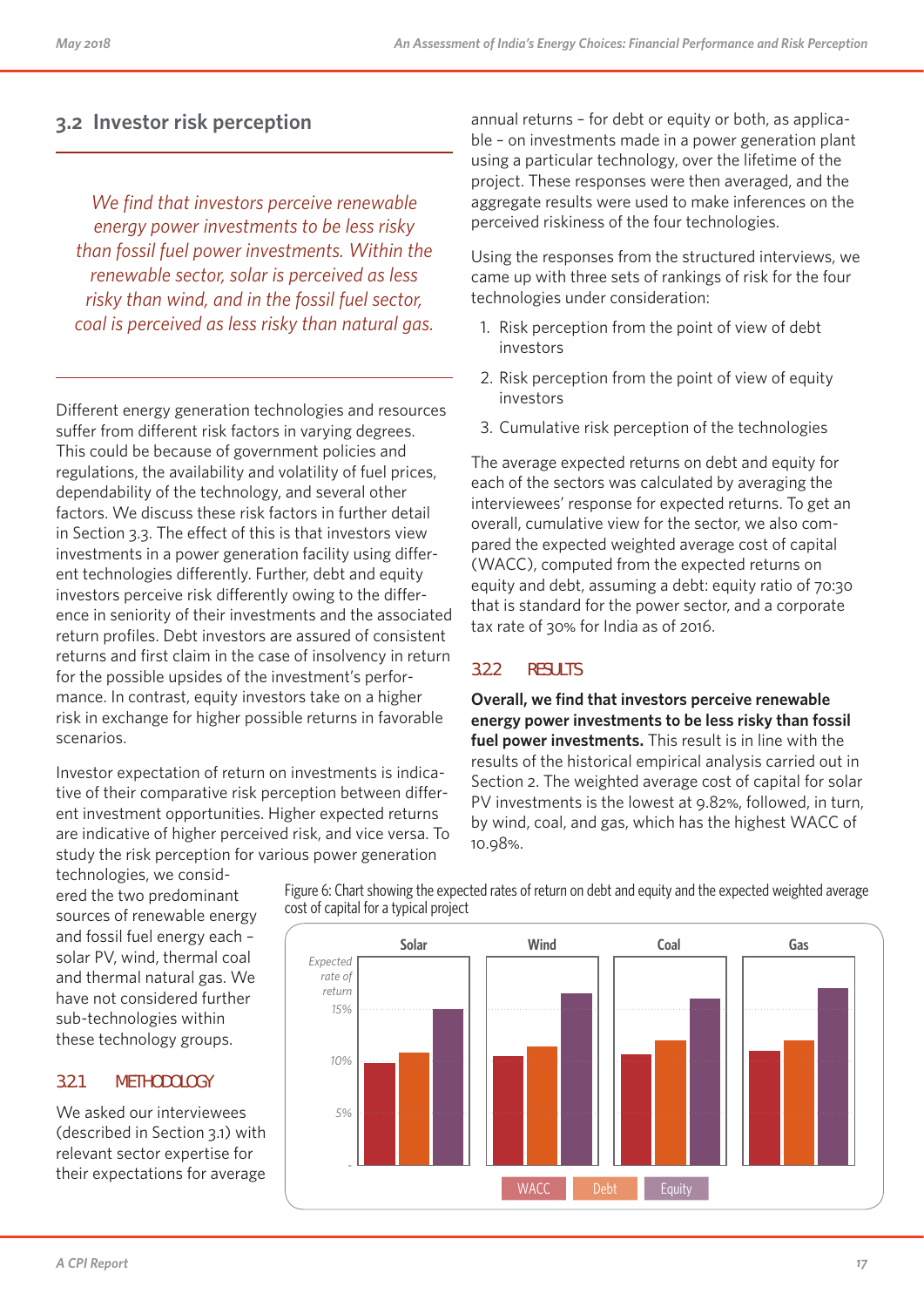The results for risk perception according to equity and debt investors show a slight mismatch for wind and coal investments.

We can draw a variety of inferences from these results, as described below. We have supplemented the results with explanations based on primary and secondary research.

### *1. Investors perceive renewable energy power investments as being safer than fossil fuel power investments.*

Investors perceive the fossil fuel power sector as riskier than clean energy for several reasons. These may include issues around the fuel sourcing and import dependency for both coal and natural gas, longer construction periods due to delayed clearances, and stricter emission and water usage standards (CEEW, 2017).

**Domestically produced coal in India is generally of low quality and is not highly cost-efficient, while the natural gas extracted domestically only serves a fraction of the domestic demand.** This necessitates importing high-quality coal and natural gas for thermal power plants. The volatility in global coal and gas prices, added costs of transportation and taxes, and government import and tax policies add to the concerns around thermal power generation.

**Longer construction periods for thermal plants (3-4 years), compared to renewable sources of power (12-14 months), is another important aspect for risk evaluation.** Delays in obtaining environmental clearances affect 89% of projects (Comptroller and Auditor General of India, 2016) and could additionally prolong the construction of thermal plants. On the other hand, renewable energy projects, in most cases, are exempt from environmental clearances, and significant advances have been made in recent years in streamlining the procurement of other clearances for renewable energy power projects. The longer commissioning cycles, combined with higher likelihood of delays, makes investment in thermal power significantly riskier than that in renewables.



In order to minimize environmental impacts of running coal-based plants, the Ministry of Environment's 2015 notification, which mandates stricter emissions and water usage standards, has also been troubling the sector (WRI Working Paper, 2018).

*2. Within the renewable energy power sector, investors perceive solar investments as safer than wind investments.*

We find that expected cost of debt for solar energy is 52 basis points below wind energy. This difference is even bigger for equity return expectations, where the gap is 150 basis points. Similarly, we find that debt for coal energy is available at the same rate as wind energy. However, this changes for equity return expectations where the gap is 100 basis points between wind and coal energy.

There are two interesting findings to explore here: first, why the spread is so large between debt and equity for wind; and second, why solar is perceived as less risky than wind.

**The large spread in expected rates of return between debt and equity capital for wind investments** compared to the other technologies could be attributed to the fact that equity investors are exposed to the risk of high variability of wind speeds (resource risk) much more than debt investors. Banks also typically assess viability of wind projects at P75<sup>2</sup> levels of wind speed, and further require, ex ante, high debt service ratios to make

2 A Pxx level of wind speed/solar radiation is one such that the probability of the wind speed/solar radiation exceeding this level is xx%. These Pxx's are called exceedance probabilities.

Figure 7: Infographic – perceived riskiness of solar, wind, coal and gas power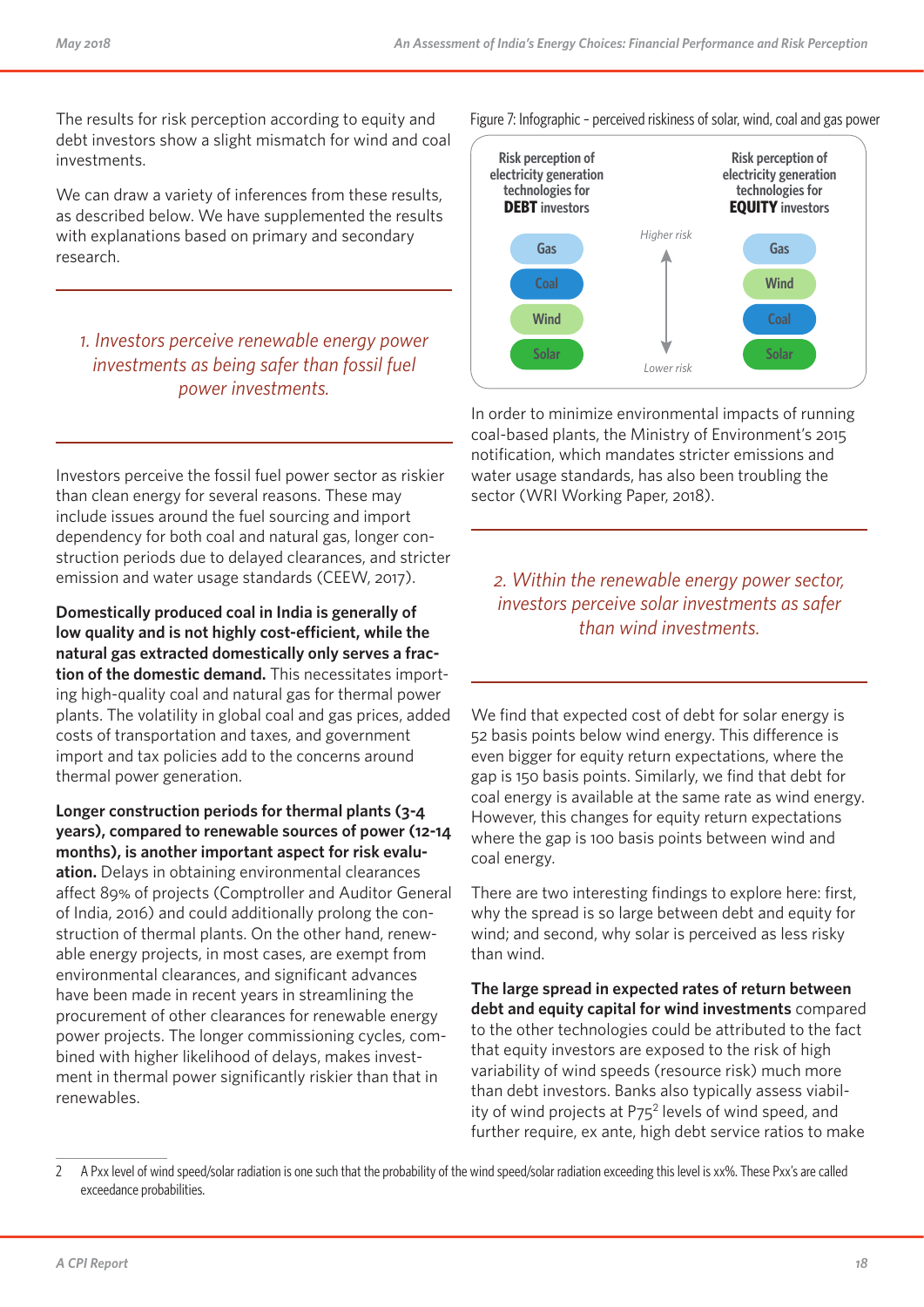investments in wind projects (S&P Global, July 2017), which make them less prone to financial downsides of low wind scenarios.

**Most industry practitioners acknowledge the higher perceived resource risk for wind projects over solar projects.** 75% of the wind project observations were below the P50 levels, whereas 70% of the solar project observations were above the P50 levels (Fitch Ratings, August 2017<sup>3</sup>). The more predictable nature of solar investments is also reflected in the fact that solar projects typically need a lower debt-service ratio to achieve investment grade ratings, and that many industry players use P50 level estimates for solar investments and P75 levels for wind (S&P Global, July 2017<sup>4</sup>).

Further, to a lesser degree, the increased risk perception of the wind sector compared to the solar sector might be attributed to the uncertainty due to the recent change in the process that determines wind tariffs in India<sup>5</sup> from a state-determined feed-in tariff system to a price-discovery system through government-run auctions (which are typically lower). Not only has this caused uncertainty — since auction guidelines haven't been made available yet  $-$  there is now also a growing risk that state governments may backtrack on PPAs signed earlier as they seek lower tariffs.

*3. Within the fossil fuel energy sector, natural gas based thermal power investments are considered riskier than coal thermal power investments.* 

Although natural gas is a much cleaner source of electricity than coal, it accounts for only 4% of India's electricity generation (as of 2015). This is because of high costs, low supply and lack of supply infrastructure. In fact, India's demand for natural gas outstrips supply, leading to a large proportion of natural gas being imported. However, because of the limited number of ports with the infrastructure to handle natural gas imports, the total amount that can be imported is limited. Priority is accorded to fertilizer plants and city gas distribution (Scroll, 2013).

Further, India lacks built up pipeline infrastructure to ensure that natural gas reaches the intended end customers. In spite of a dramatic fall in global natural gas prices, electricity generated from natural gas plants still costs substantially more than from coal plants.

The difficulty in sourcing, the high cost, and the lack of supply infrastructure has led to natural gas plants running at 25% capacity, with several plants considered stranded assets by the government (OECD, 2015). This situation contributes to higher perceived risk for natural gas compared with other energy sources.

### **3.3 Risk factors driving investor perceptions**

Risk factors are an event or a set of related events, the occurrence of which is likely to cause fluctuations to the financial earnings of a project. The risk associated with a particular risk factor is the product of the likelihood of occurrence of the event(s) and the negative financial impact to be had in the case of the occurrence of the event.

### **3.3.1 CALCULATIONS**

There are two goals of this section, corresponding to methodological outputs:

**Step 1:** Based on an understanding of the local investment behavior and the sector, create a multi-stakeholder barrier and risk table for the power sector (renewable and fossil fuel based) in India

**Step 2:** Quantify the impact of each risk category on the financing costs, for both the renewable energy power sector and the fossil fuel power sector

The output of Step 1 is a risk table enumerating exhaustively and in a mutually exclusive way all the major risk categories for the power sector. The multi-stakeholder and barrier framework that underlies the creation of this risk table, borrowed from UNDP (2013), is explained in more detail in the Appendix. The risks affecting the power sector have been divided into eight categories as described in Table 4.

Based on this identification of risk categories, Step 2 is to identify the pricing of each risk category into the financing costs. The output of this step is "financing cost waterfall." This concept was first developed by Deutsche Bank (DB Climate Change Advisors, 2011)

<sup>3</sup> https://af.reuters.com/article/africaTech/idAFFit84KHbM

<sup>4</sup> http://www.windpowerengineering.com/business-news-projects/india-plans-triple-investments-renewables-faq-sp-global-ratings/

<sup>5</sup> https://qz.com/1036577/indias-wind-energy-sector-is-a-complete-mess-right-now-thanks-to-the-narendra-modi-government/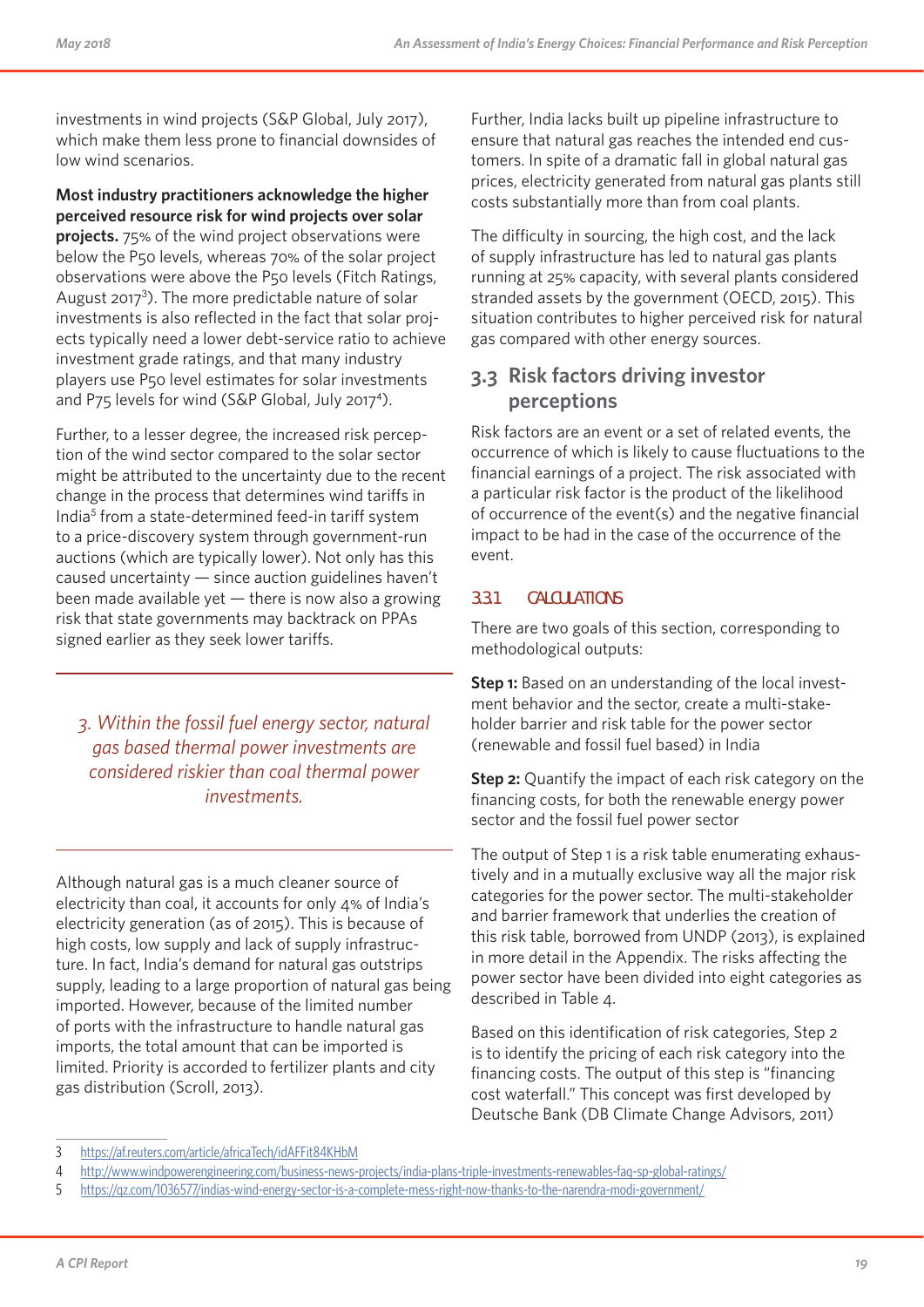| NO. | <b>RISK CATEGORY</b>         | <b>DESCRIPTION</b>                                                                                                                                                                         |
|-----|------------------------------|--------------------------------------------------------------------------------------------------------------------------------------------------------------------------------------------|
|     | Power market risk            | Risk arising from limitations and uncertainties in the power market and/or suboptimal regula-<br>tions to address these limitations and promote power markets                              |
|     | Permits risk                 | Risks arising from the public sector's inability to efficiently and transparently administer related<br>permits and licenses for power plants                                              |
|     | Resource and technology risk | Risks arising from uncertainty regarding underlying resource/ fuel and technology (includes<br>resource assessment, construction and operational use, hardware purchase and manufacturing) |
| 4   | Grid/transmission risk       | Risks arising from limitations in grid management and transmission infrastructure                                                                                                          |
| 5.  | Counterparty risk            | Risks arising from the utility's poor credit quality and the IPP's reliance on its payments                                                                                                |
| 6   | Financial sector risk        | Risks arising from general scarcity of investor capital (debt and/or equity)                                                                                                               |
|     | Political risk               | Risks arising from country/state specific governance and legal characteristics                                                                                                             |
| 8   | Macroeconomic/ currency risk | Risks arising from the country's macroeconomic performance                                                                                                                                 |

#### Table 4: Risk categories' definitions

based on the assumption that investors price all relevant risks into the cost of financing.

There are separate waterfalls for debt and equity. Here we consider a financing cost waterfall only for debt since the number of structured interviews conducted is not large enough to segregate responses and create separate waterfalls for both debt and equity.

The waterfall compares the financing cost of the global best-in-class investment environment for the particular technology, and the financing cost in India, and the difference between the two is broken down into risk increments, which quantify the contributions of each risk category to the total risk premium. This quantification can eventually inform the selection of risk mitigation instruments that are aimed at mitigating this risk, and the potential for impact in the cost reduction that these instruments can achieve.

For each of the risk categories, investors were provided a description and were asked to rate the risk on two fronts:

- Likelihood of occurrence of the risk event on a five point scale from least likely to most likely
- Financial impact on occurrence of risk event on a five point scale from lowest impact to highest

These two ratings were then multiplied for each risk category, and this metric then scaled by the total sum-product across all the risk categories to determine the percentage contribution of each risk category to the total risk premium.

The risk premium is defined as the difference between the cost of debt financing for the particular technology in India (sourced from the analysis conducted in Section 3.2) and the best in-class cost of debt financing for the particular technology.

The best-in-class investment environment for the power sector was chosen to be Germany, where debt for the power sector, both for renewable energy and fossil fuel energy, is available at rates circa 1.8% (Ecofys, 2016). To this we have added the country risk premium<sup>6</sup> for India since this is the risk premium associated with the investment environment of India, which cannot be mitigated by existing public risk instruments. The country risk premium for India as of 2017 is 2.66% (Damodaran A, 2017). Thus, we get the best-in-class rate of debt for both renewable energy and fossil fuel energy of 4.46%.

For India, we calculate the average cost of debt for the renewable energy power sector as the average cost of debt for solar PV and wind technologies, being the most predominant renewable energy technologies in India, obtained in Section 3.2. Similarly for the fossil fuel power sector, we calculate the average cost of debt as the average costs of debt for coal and gas thermal technologies as obtained in Section 3.2. Table 5 shows the calculations for the risk premia derived for the renewable energy and fossil fuel power sectors.

#### Table 5: Calculation of the risk premia

| <b>SECTOR</b>      | BEST IN-CLASS<br><b>COST OF DEBT</b> | <b>INDIA COST</b><br>OF DEBT | <b>DEBT RISK</b><br><b>PREMIUM</b> |
|--------------------|--------------------------------------|------------------------------|------------------------------------|
| Renewable energy   | 4.46%                                | $11.12\%$                    | 6.66%                              |
| Fossil Fuel energy | 4.46%                                | 12.00%                       | 7.54%                              |

6 The country risk premium refers to the difference between the higher interest rates that less stable and riskier countries must pay to attract investors, and the interest rates of an investor's home country.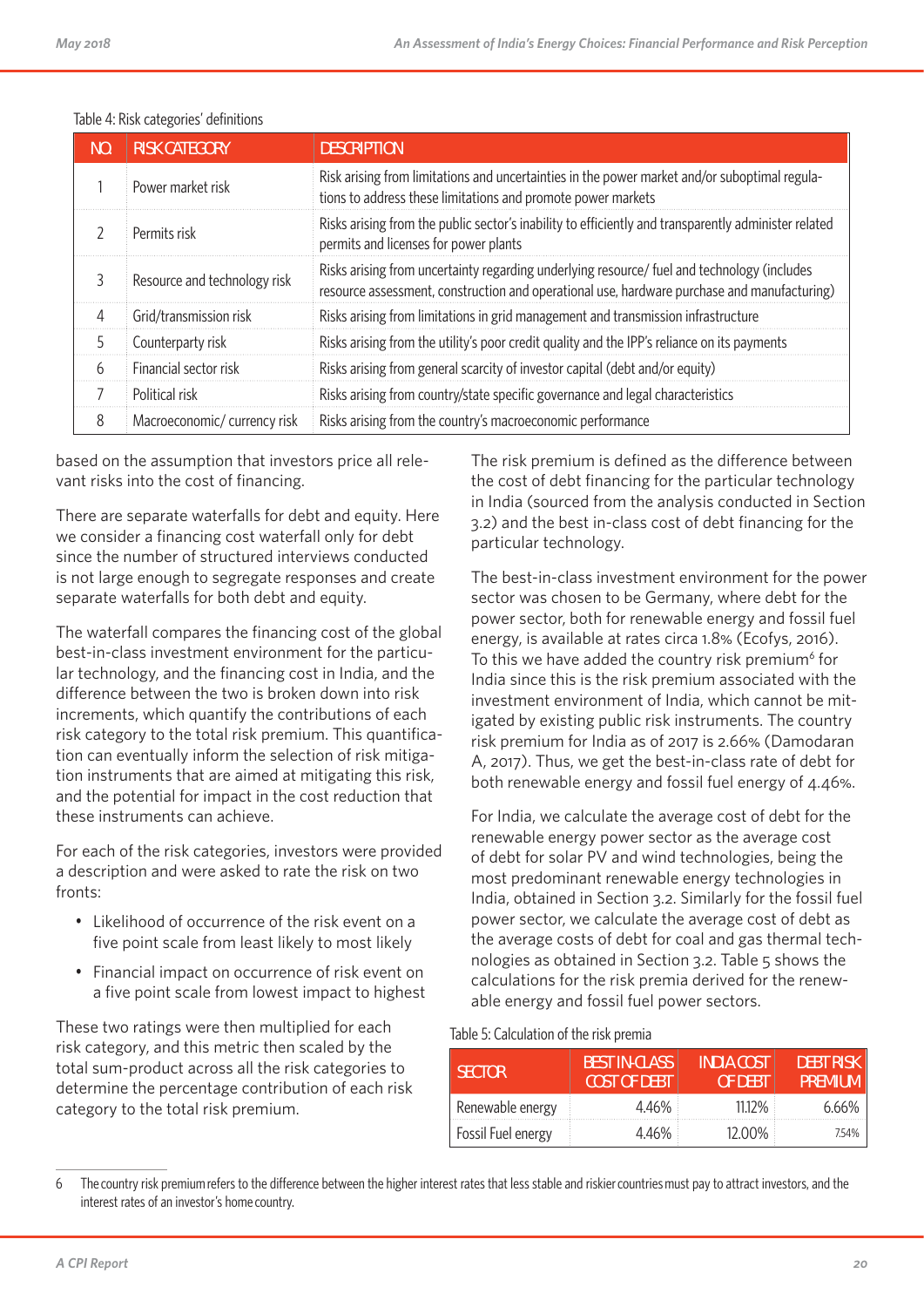#### **3.3.2 RESULTS AND ANALYSIS**

#### Figure 8: Debt waterfall for renewable energy power



#### Figure 9: Debt waterfall for fossil fuel power

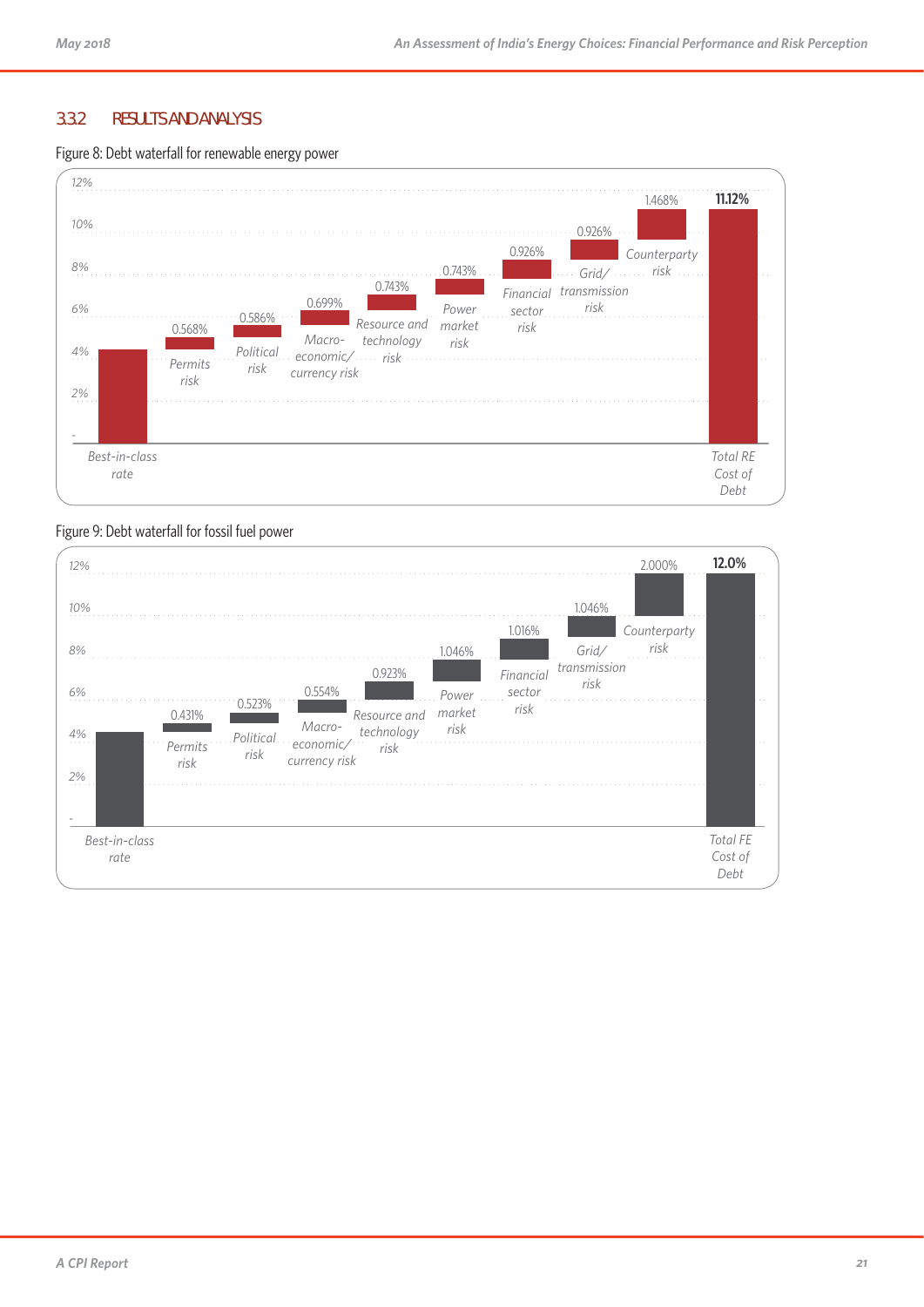Based on this exercise, we find several results worth exploring.

*For both sectors, counterparty risk, financial sector risk and grid/transmission risk are the most important risk factors, together contributing to over 50% of the risk premium.*

*For the fossil fuel power sector, power market risk and resource/technology risk also contribute significantly for the higher risk premium.* 

**Investors perceive counterparty risk to be the most significant factor affecting both renewable energy and fossil fuel power investments. Counterparty risk, related to the inability of state-owned power offtakers to pay on time, contributes 22% and 27% of the total risk premium i.e. 1.47% and 2% to the cost of the debt, respectively.**

Counterparty risk is a result of poor financial health and rising receivables plaguing state electricity utilities (DISCOMs), which are key offtakers of power in India and which often delay or default on payments to independent power producers for power purchased. This creates continued strained liquidity on standalone renewable energy and fossil fuel projects, leading to lower credit quality, higher debt service reserve requirements and higher credit risk premium (India Ratings, 2016).

Thermal power projects face additional counterparty risk due to the lack of PPAs for a large part of the private sector capacity (India Ratings, Feb 2017). The private sector has historically kept a large part of the capacity off of PPAs due to high short-term prices. However, the plant load factor (PLF) of the private sector's coal-based power plants fell to 56.3% in 2017 from 83.9% in 2010. Given that short-term power prices are likely to remain low and DISCOMs' are unwilling to sign PPAs, these capacities are unlikely to see an increase in PLF.

Addressing counterparty risk requires long-term fixes to improve the financial health of the DISCOMs. The Ujjwal DISCOM Assurance Yojana (UDAY)<sup>7</sup> is

#### **Grid/transmission risk is the second highest contributor to the risk premia for both renewable and fossil fuel energy. This risk contributes 14% to the total risk premia.**

Grid/transmission risk arises when transmission infrastructure, either at the intra and inter regional levels, is not able to efficiently absorb electricity generated.

In India, the National Grid connects generating stations through major network and substations to ensure that electricity generated anywhere in mainland India can be used to satisfy demand elsewhere. It is composed of five regional grids covering mainland India, namely the Northern, Eastern, Western, North Eastern and Southern Grids. Out of these, the Western and Southern Grids are the predominant renewable energy producers.

However, there is limited transmission capacity between these grids (called inter-regional transmission capacity) as well as limited transmission capacity between sources of generation and nodes of inter-regional transmission (called intra-regional transmission capacity). This situation creates constraints on how much produced renewable power can be absorbed by the national grid, often leading to curtailment of renewable energy. This transmission risk adds up to 0.93% to the cost of debt for renewable energy power investments.

For the fossil fuel power sector, thermal plants are already running at low PLFs owing to subdued power demand, fluctuations in fuel availability, and other causes. The low demand is further magnified due to a mismatch in geographical location of sources of power generation and consumption, limited inter-regional and intra-regional transmission capacity, and mustrun status accorded to intermittent renewable energy sources, creating a risk of the transmission of the available generating capacity. As a result, we see that grid/ transmission risk accounts for up to 1.05% of the cost of debt for fossil fuel power investments.

a restructuring plan by the Government of India to improve the financial and operational performance of DISCOMs. However, in the short term, public interventions such as a Payment Security Mechanism – an assurance that payments under power purchase agreements would be made on time – can help mitigate counterparty risk and reduce the risk premium associated with investments in the power sector.

<sup>7</sup> https://www.uday.gov.in/about.php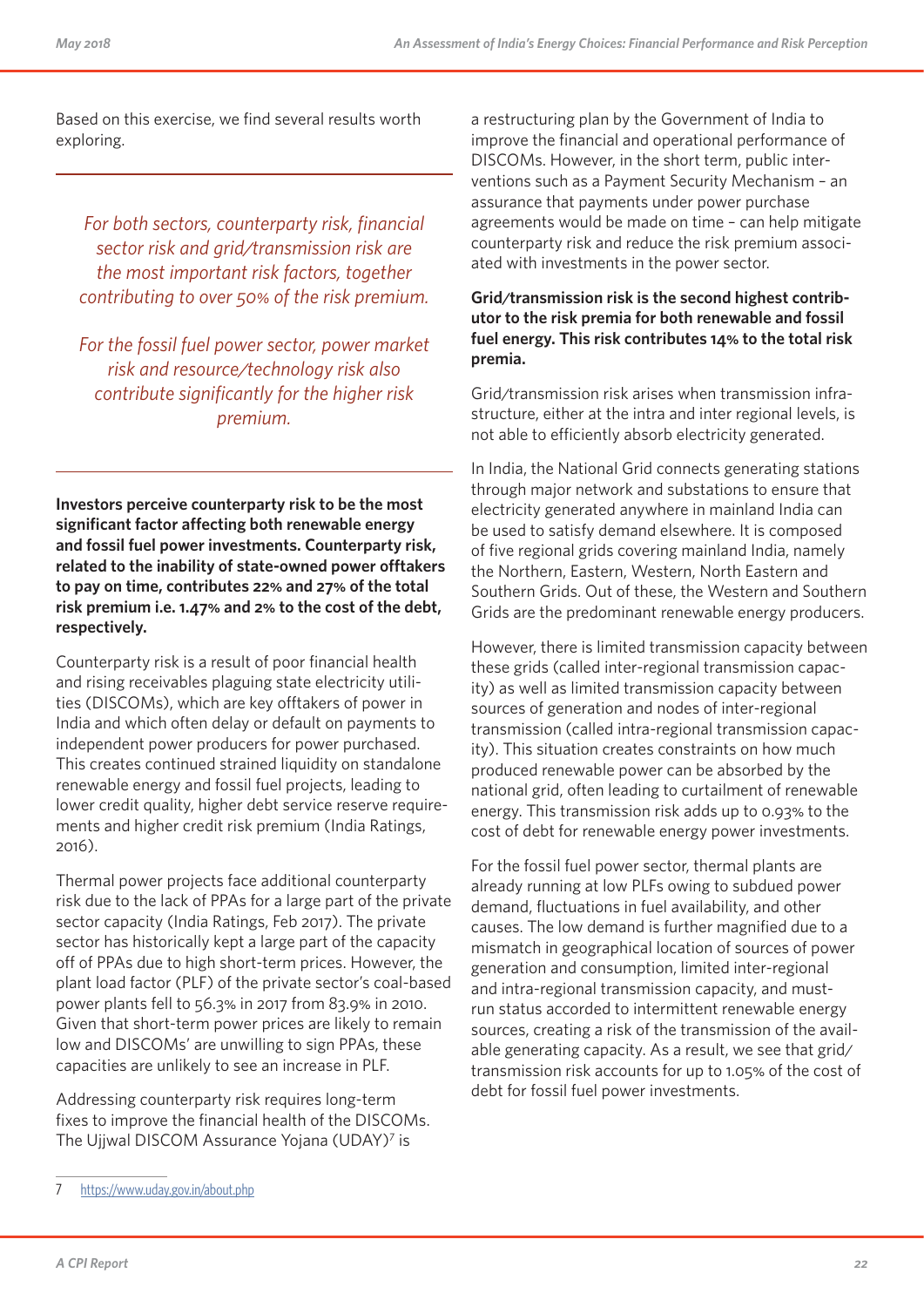The solutions to mitigating this risk are creation of a more robust grid at the intra-regional and inter-regional level, better demand side planning, and ensuring that the grid reaches upcoming projects in time.

**The third major risk factor common to both the sectors is financial sector risk.** The heavy capital requirement for the power sector, particularly for the renewable energy power sector where the majority of the investment is made upfront, makes the power sector highly sensitive to availability of capital – both debt and equity.

The renewable energy power sector, while still experiencing a 29% shortfall for equity and 27% shortfall for debt capital towards meeting the Government's target of 175 GW of renewable capacity by 2022 (CPI, 2016), has seen a steady growth in investments. The capital expenditure requirement for renewable power projects is also considerably higher than for thermal power plants.

The thermal power sector, owing to falling plant load factors (PLFs), increasing stranded assets, high levels of accumulated non-performing assets of Indian banks, along with growing investor preference for decarbonizing their portfolios, has been seeing a paucity in availability of private sector capital.

This may account for the fact that investors perceive a higher financial sector risk (1.02% risk premium) for the fossil fuel power sector than for the renewable energy power sector (0.93%).

Mitigating this risk is a chicken-and-egg problem. Mitigating all the drivers of risk to investments in these two sectors will attract additional investments, thereby reducing financing risk. Further, innovative new financial instruments such as InvITs, green bonds, as well as measures such as promoting the development of secondary corporate bond markets are needed to tap into new classes of investors that may be better aligned with power sector investments than those investors currently in play in this sector in India.

#### **Power market risk predominantly affects the fossil fuel power sector, adding 1.05% to the total risk premium.**

As mentioned above, private sector thermal power producers often keep a large part of their capacity untied from PPAs to take advantage of historically high short-term prices. In the absence of long-term power purchase contracts, however, uncertainty regarding the volume and price of power that can be sold in the short term in the power markets exposes power producers to fluctuations in power markets and constitutes a risk for them. The underdeveloped nature of the Indian power markets and the lack of exchanges further compounds the problem by making the discovery of power purchasers uncertain.

This is in line with our analysis that shows that the power market risk contributes 1.05% towards the cost of debt for the fossil fuel power sector, versus 0.74% for the renewable energy power sector.

#### **Resource/technology risk is a major risk factor affecting investor risk perceptions of the fossil fuel power sector.**

For thermal coal power producers, the resource risk stems from the poor quality of thermal coal domestically available in coal and the consequent fluctuation of imported coal prices according to the volatility in the global markets and the related taxes and transport costs. For natural gas based thermal producers, the high resource risk has been explained in Section 3.2.

Renewable energy power producers, on the other hand, are exposed to resource volume uncertainty but not price uncertainty, substantially reducing the risk of resource uncertainty compared to the fossil fuels power sector. Within renewable energy, wind resource risk is higher than solar resource risk in India, as described in Section 3.2, however the perception of volatility of wind volume is comparatively less as per investors, compared with the resource volatility for thermal power in recent times.

For this reason, the resource risk contributes 0.92% to the cost of debt for fossil fuel power, against 0.74% for renewable energy power.

**Finally, we find that there is a higher risk premium (more than 20% higher) for permits risk and macroeconomic / currency risk for renewable energy over fossil fuel energy.** It is unclear why this is the case, as it is not backed by popular wisdom or available research, and seems anomalous. This requires further research.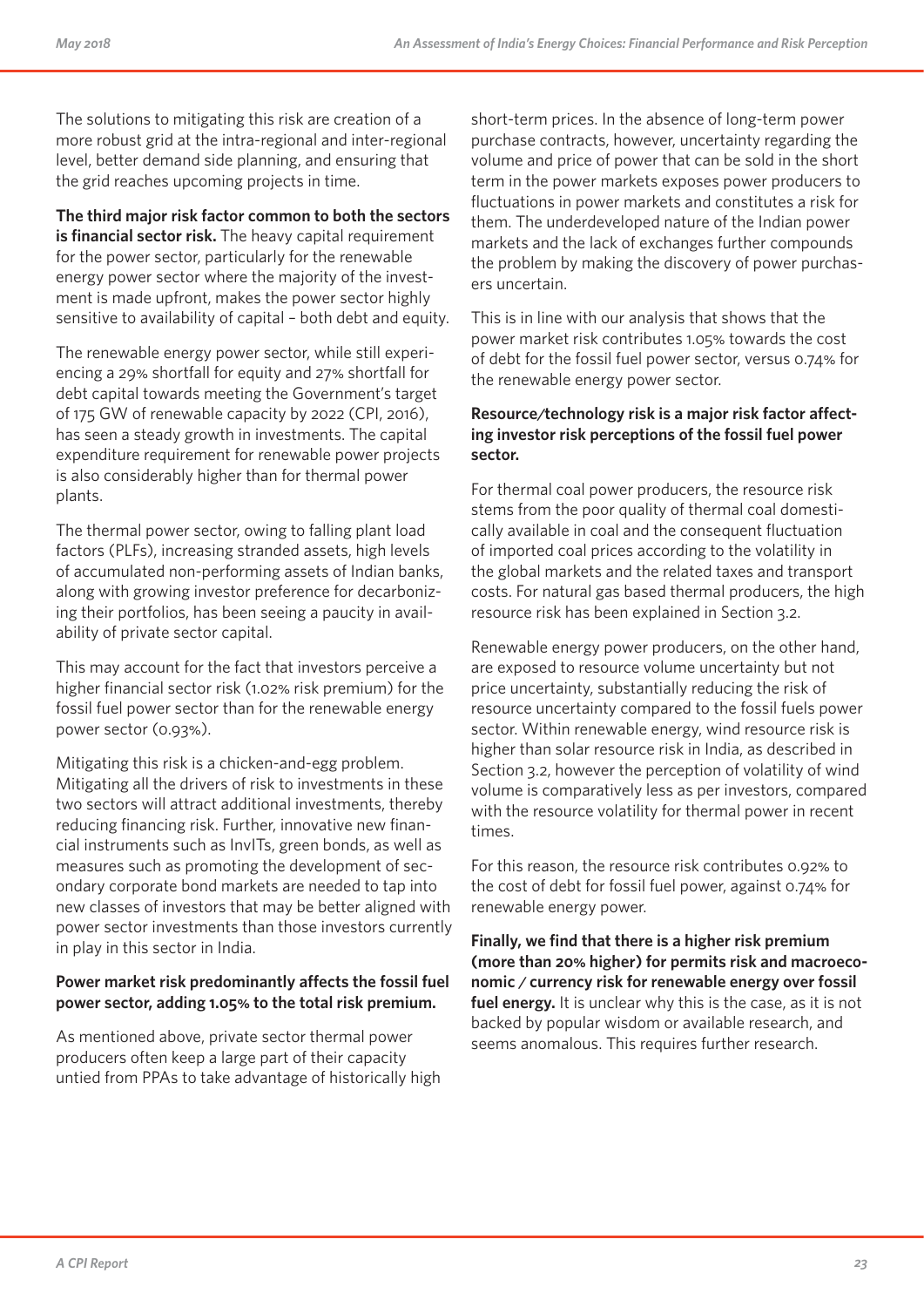# **4. Conclusions and next steps**

The research conducted for this study indicates that, historically, the Indian renewable energy power sector has exhibited significantly lower risk than the fossil fuel power sector, and a more attractive investment profile for equity investors. Using past trends as an indicator of future performance, this trend is likely to continue in the absence of major upheavals to the sector. Further, investor sentiments indicate positive signals for the renewable energy power sector over the fossil fuel power sector. This presents evidence for continued growth of the renewable energy power sector in spite of gradual easing of policy support from the government.

Counterparty risk, grid/transmission risk and financial sector risk are the major risk categories affecting investor confidence for both renewable and fossil based power generation. Additionally, power markets risk and resource risk contribute significantly to the investor risk perception of the fossil fuel based power sector. Having identified the maximum impact of these risk categories to the total risk premium of investments in the sector, additional work needs to be conducted to determine the efficacy of various hypothesized policy and market mechanisms to mitigate risks, and their impact on the cost and availability of capital for the power sector. In particular, it would be valuable to study the risk environment of power sector investments in different scenarios of reduced risk arising from the contributing risk factors identified in this paper.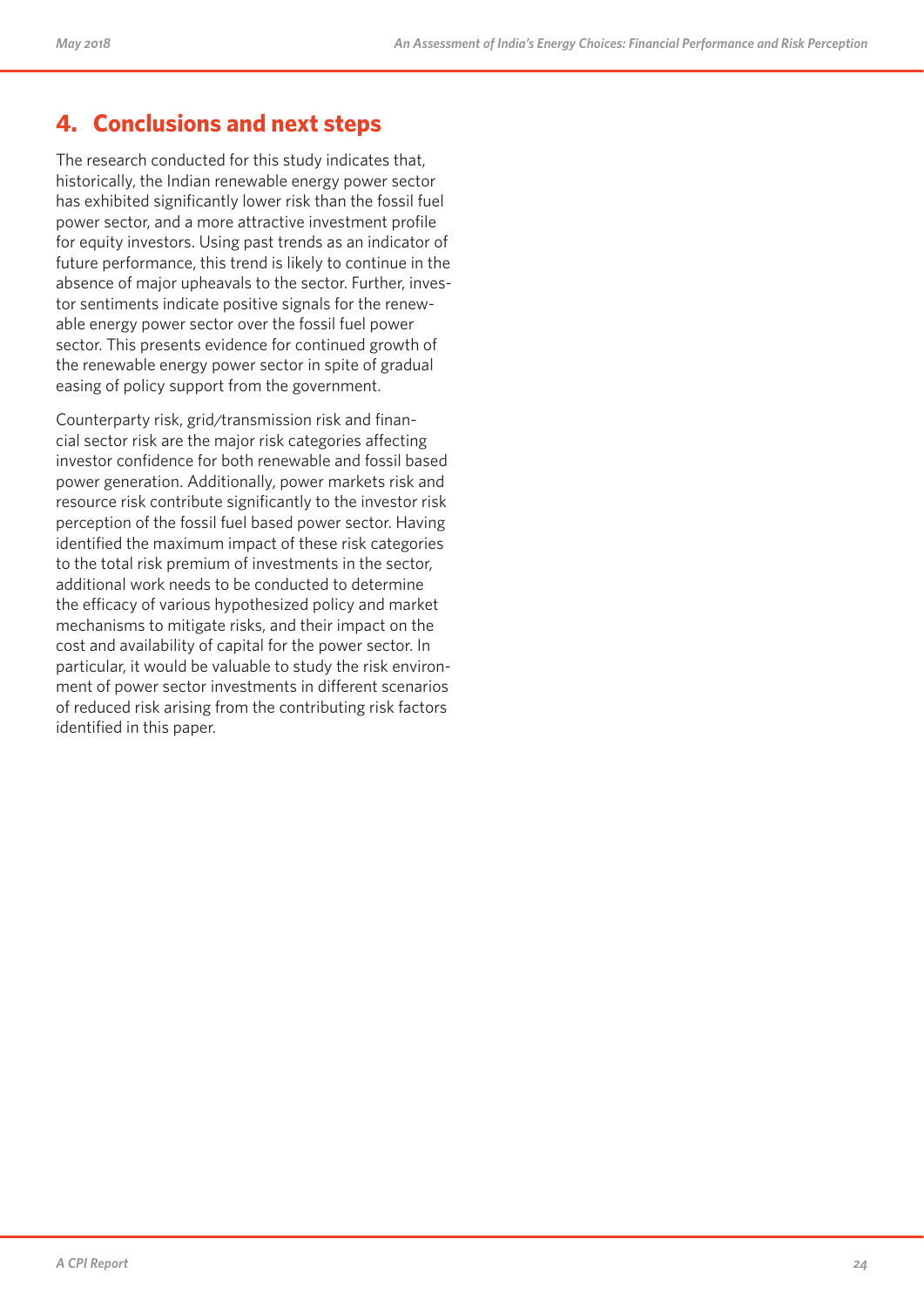# **5. References 1.**

- Central Electricity Authority (2016) Draft National Electricity Plan, 2016. Available at: http://www. cea.nic.in/reports/committee/nep/nep\_dec.pdf
- Harry Markowitz (1952) Portfolio Selection. Available at: https://www.math.ust.hk/~maykwok/courses/ ma362/07F/markowitz\_JF.pdf
- William Sharpe (1964) Capital Asset Prices: A theory of market equilibrium under conditions of risk. Available at: http://finance.martinsewell.com/ capm/Sharpe1964.pdf
- Ministry of New and Renewable Energy (2012) Annual Report 2010-11. Available at: http://mnre.gov.in/ file-manager/annual-report/2010-2011/EN/index. htm
- The Hindu (May 2013) Removal of incentives brings down wind power generation. Available at: http:// www.thehindu.com/business/Industry/removal-of-incentives-brings-down-wind-power-generation/article4711275.ece
- Waissbein, O., Glemarec, Y., Bayraktar, H., & Schmidt, T.S.,(2013). Derisking Renewable Energy Investment. A Framework to Support Policymakers in Selecting Public Instruments to Promote Renewable Energy Investment in Developing Countries. New York,NY: United Nations Development Programme. Available at: http://www.undp.org/ content/undp/en/home/librarypage/environment-energy/low\_emission\_climateresilientdevelopment/derisking-renewable-energy-investment. html
- DB Climate Change Advisors. (2011). GET FiT Plus: Derisking Clean Energy Business Models in a Developing Country Context. New York, NY: TheDeutsche Bank Group.
- Ecofys (2016) The impact of risks in renewable energy investments and the role of smart policies. Available at: https://www.ecofys.com/files/files/ diacore-2016-impact-of-risk-in-res-investments. pdf
- Aswath Damodaran (2017) Country Risk: Determinants, Measures and Implications – The 2017 Edition (July 9, 2017).. Available at: https://ssrn. com/abstract=3000499)
- Fama, E. F.; French, K. R. (1993). "Common risk factors in the returns on stocks and bonds". Journal of Financial Economics. 33: 3. CiteSeerX 10.1.1.139.5892 Freely accessible. doi:10.1016/0304-405X(93)90023-5.
- Carhart, M. M. (1997). "On Persistence in Mutual Fund Performance". The Journal of Finance. 52: 57–82. doi:10.1111/j.1540-6261.1997.tb03808.x. JSTOR 2329556.
- Caves, R. and Barton, D. (1990) Efficiency in US Manufacturing Industries. MIT Press, Cambridge, MA.
- Ralph Bradburd and David R Ross (1989) Can Small Firms Find and Defend Strategic Niches? A Test of the Porter Hypothesis. Available at: https://econpapers.repec.org/article/tprrestat/v\_3a71\_3ay\_3a 1989\_3ai\_3a2\_3ap\_3a258-62.htm
- Richard Brealey and Stuart Myers, (2000) Principles of Corporate Finance
- SB Ammar, Martin Eling (2013) Common risk factors of infrastructure firms. Available at: https://www.unisg.ch/-/media/dateien/unisg/ schools/sof/working-papers/13\_7\_eling-etal\_common-risk-factors-of-infrastructure-firms. pdf?la=en&hash=C5E68F11A396A29DA7310C-59659DE60B5FD0B3B7
- Ron Bird, Harry Liem, Susan Thorpe (2011) Infrastructure: real assets and real returns. Available at: https://econpapers.repec.org/paper/utspwcwps/11.htm
- P. Sadorsky (2012) Modeling Renewable Energy Company Risk. Available at: https://econpapers. repec.org/article/eeeenepol/v\_3a40\_3ay\_3a2012 \_3ai\_3ac\_3ap\_3a39-48.htm
- M. Bianconi, J. Yoshino (2014) Risk factors and value at risk in publicly traded companies of the nonrenewable energy sector. Available at: http:// www.sciencedirect.com/science/article/pii/ S0140988314001510
- OECD (2015) India's Low Carbon Transition, Aparijita Pandey. Available at: https://www.oecd.org/ environment/cc/g20-climate/collapsecontents/ ORF-India-low-carbon-transition.pdf
- Scroll, 2013 "why India must submit to King Coal – for now". Available at: https://scroll.in/ article/730983/why-india-must-submit-to-kingcoal-for-now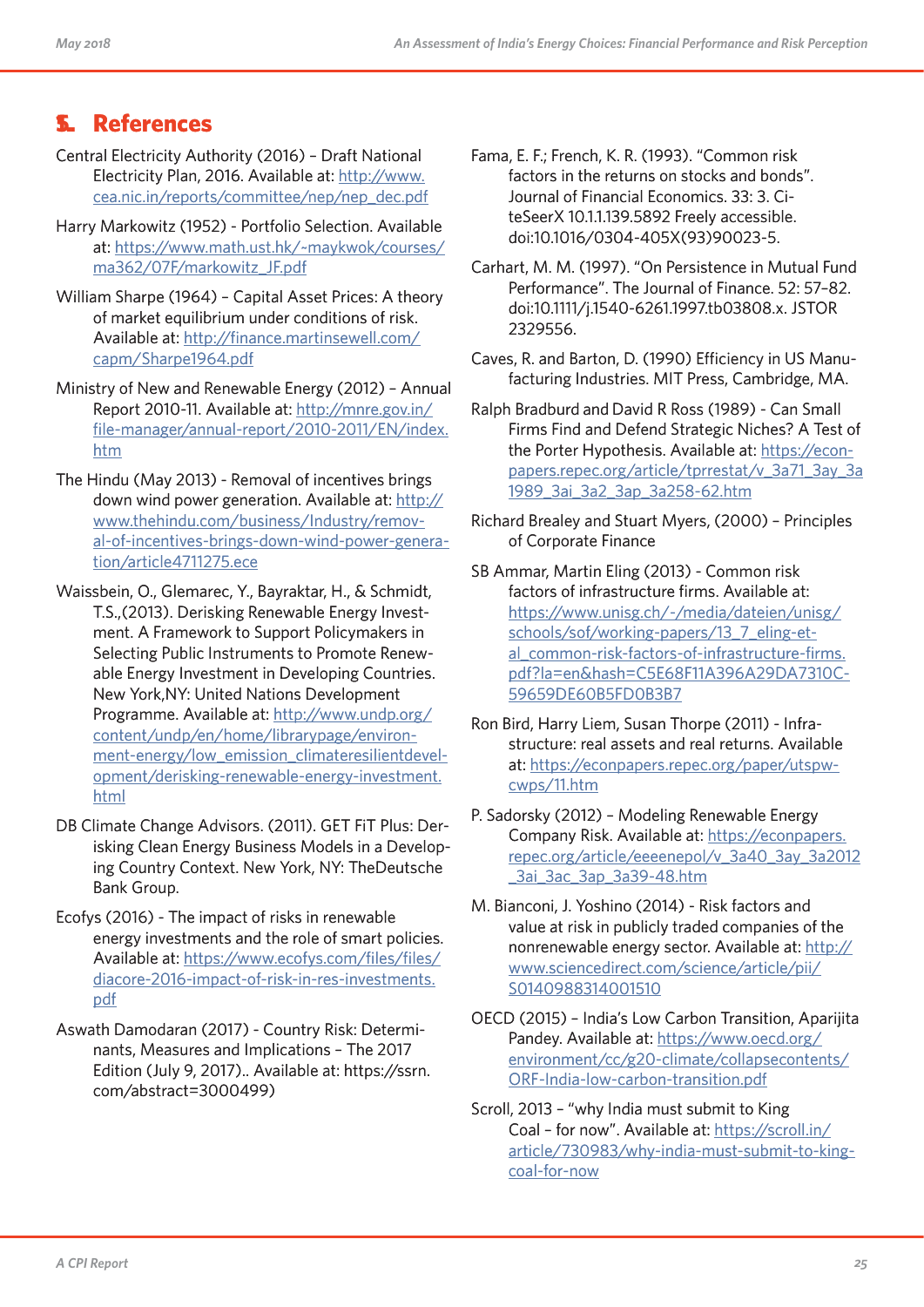- Comptroller and Auditor General of India (2016) – Report on Environmental Clearance and Post-clearance monitoring. Available at: http:// www.cag.gov.in/sites/default/files/audit\_report\_ files/Union Government Report 39 of 2016 PA.pdf
- Climate Policy Initiative (2017) L.J. Prakash, C. Meattle, G. Shrimali – "Driving institutional invest ment in renewable energy in India"
- India Ratings (2016): Renewable energy projects running out of steam, published in Bloomberg Quint: https://www.bloombergquint.com/business/2016/09/23/india-ratings-renewable-ener gy-projects-running-out-of-steam
- India Ratings (Feb, 2017): FY18 Power Outlook. Available at: https://www.indiaratings.co.in/ PressRelease?pressReleaseID=26404&title= - FY18-Power-Outlook-%E2%80%93-Capacity-Suf ficient%2C-Demand-Deficient
- Climate Policy Initiative (2016) Reaching India's Renewable Energy Targets: The Role of Institu tional Investors – V. Sen, K. Sharma, G. Shrimali. Available at: https://climatepolicyinitiative.org/ publication/reaching-indias-renewable-ener gy-targets-role-institutional-investors/
- Ardia D (2015) Testing the equality of modified Sharpe ratios. Available at: https://doi.org/10.1016/j. frl.2015.02.008
- Vishwamohan A, Aggarwal M (Council for Energy, Environment and Water, May, 2017) – An Evolving Risk Paradigm in the Power Sector; published in Livemint. Available at: http://www.livemint.com/ Opinion/SZAi8vdmvddKR3N2NMANQJ/Anevolving-risk-paradigm-in-the-power-sector.html
- Luo T, Krishnan D, Sen S (World Resources Institute, Jan 2018)(Working paper) – Parched power; Water, demands, risks and opportunities for India's power sector
- Exxon Mobil (2017) 2017 Outlook for Energy: A View to 2040. Available at: http://cdn.exxonmobil. com/~/media/global/files/outlook-for-ener gy/2017/2017-outlook-for-energy.pdf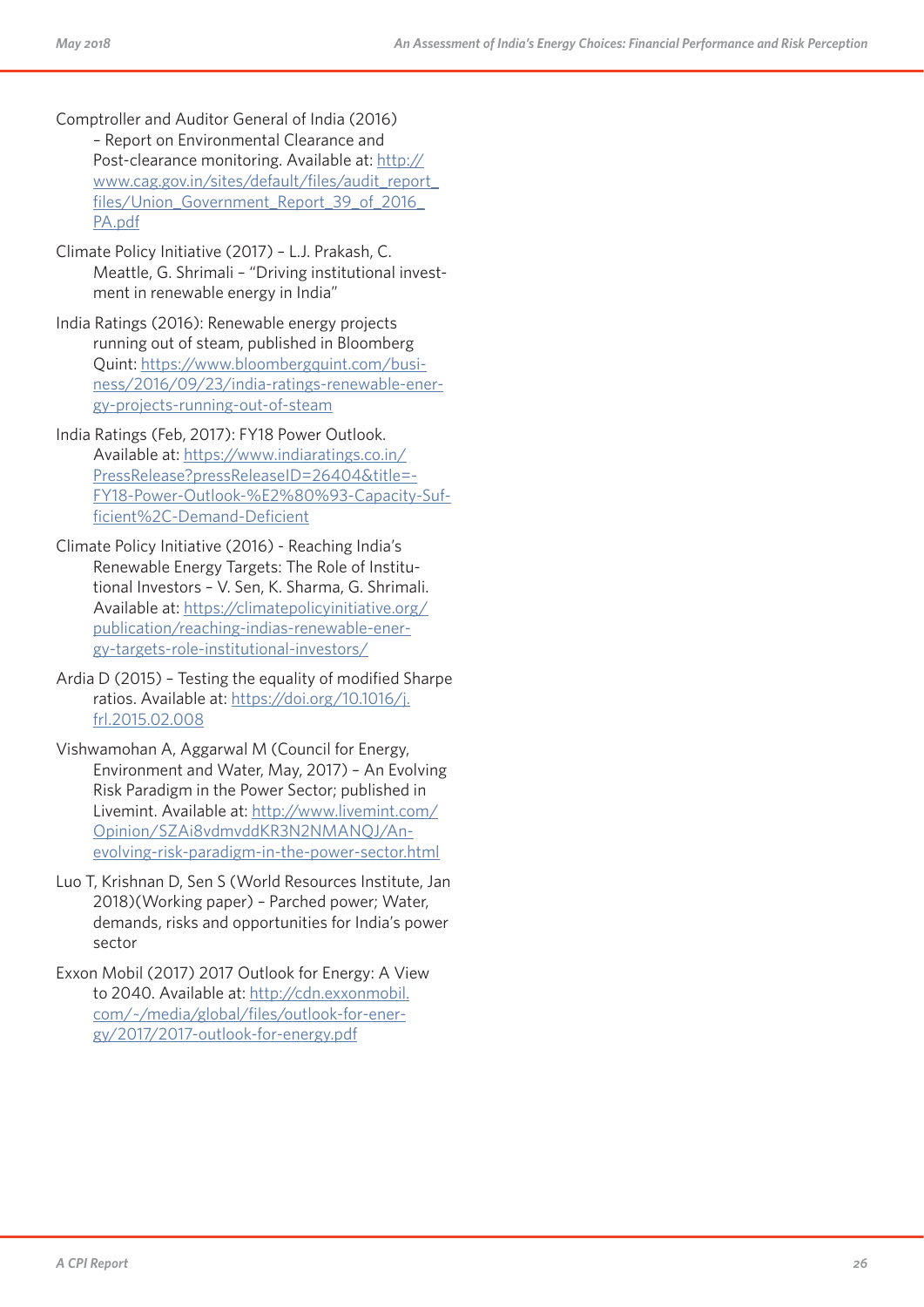# **Appendix A – Risk Factor Model**

### **Literature Review**

The Fama-French three factor model and the Carhart four-factor model were extensions of the Capital Asset Pricing Model (CAPM) to be better able to explain the returns of stocks. Building on this, various scholars have built risk factor models for different sectors with risk factors with a higher explanatory power. However, a risk factor model for the Indian power sector has not yet been developed.

Infrastructure project companies have several characteristics owing to which they can be classified as a separate asset class. We make reference to the papers "Common risk factors of infrastructure firms" by (Ammar and Eling, 2013) and "Infrastructure: real assets and real returns" by Bird, Liam, Thorpe to incorporate their learnings into building our model.

"Modeling renewable energy company risk" (P. Sadorsky, 2012) lays the groundwork for risk factors pertinent to renewable energy companies, tested using data from US companies. Similarly the paper "Risk factors and value at risk in publicly traded companies of the nonrenewable energy sector" (Bianconi, Yoshino, 2014) has been referenced to better understand non-renewable energy company risk.

### **Building the risk factors**

### **SPECIFIC FACTORS:**

Specific factors are ones related to the company's financial data. The risk factor model considers three specific factors: company size, value and debt to equity (i.e. leverage).

The company size is a measure of the size of the assets of the company, and is the ratio of the company's total assets to its share price. This is one of the factors in the Fama-French three factor model, and is also considered as a factor in both the renewable energy and non-renewable energy models referenced in the literature review. The Fama French model empirically determines that, used in combination, the company size and value have explanatory power about average returns.

In general larger companies are expected to have more extensive resources and capabilities and experience in deploying their resources, realize economies of scale and higher productivity/ profitability and should thus have lower systematic risk (Caves and Barton, 1990; Bradburd and Ross, 1989).

The value factor is a measure of the ratio of the company's book value to market value. A company with a high book value to market value is typically called a "value" stock, and according to the Fama French model is expected to outperform the market. A company with a low value factor is called a "growth" stock.

When used alone, the leverage factor has explanatory power about average returns of stocks. However, Fama and French determined empirically that used in combination, the company size and value factors absorb the explanatory power of leverage. However, all the three risk factor models we refer to in our literature review consider the leverage factor as an independent factor, hence we too consider this as a separate factor. If Fama French's findings hold true in our case, we shall find that the leverage factor is not statistically significantly correlated with the returns of the stock. It is expected that higher financial leverage should make firms more risky, and thus higher leverage values should increase systematic risk (Brealey and Myers, 2000).

#### **GLOBAL FACTORS:**

Global factors are those factors that are not specific to a company, and are generally related to macroeconomic indicators. We have considered four global factors in our model: market returns, coal prices, USDINR exchange rates and the term premium.

The Capital Asset Pricing Model, Fama-French three factor model and all the risk factor models referenced in the literature review all contain the market returns factor as one of the primary factors. The coefficient of the market returns is called the beta and is a measure of the correlation of the excess returns of the stock over the risk-free rate with the returns of the broader market. We use the returns of the BSE Sensex 30 index as the proxy for the market returns, as is the best practice for Indian markets.

Bianconi, Yoshino (2014) offer evidence for crude oil price and exchange rates for currencies such as EUR, JPY, BRL and GBP against the USD are robustly priced into returns of companies in the non-renewable sector globally. Extending this to the context of power generation companies in India, we hypothesized coal prices and USDINR exchange rates as possibly having explanatory power to explain power generation company returns.

The term premium is defined as the difference between long term (10 year government bond yield) and short term (1 month government bond yield) interest rates, and is a measure of the unexpected change in the long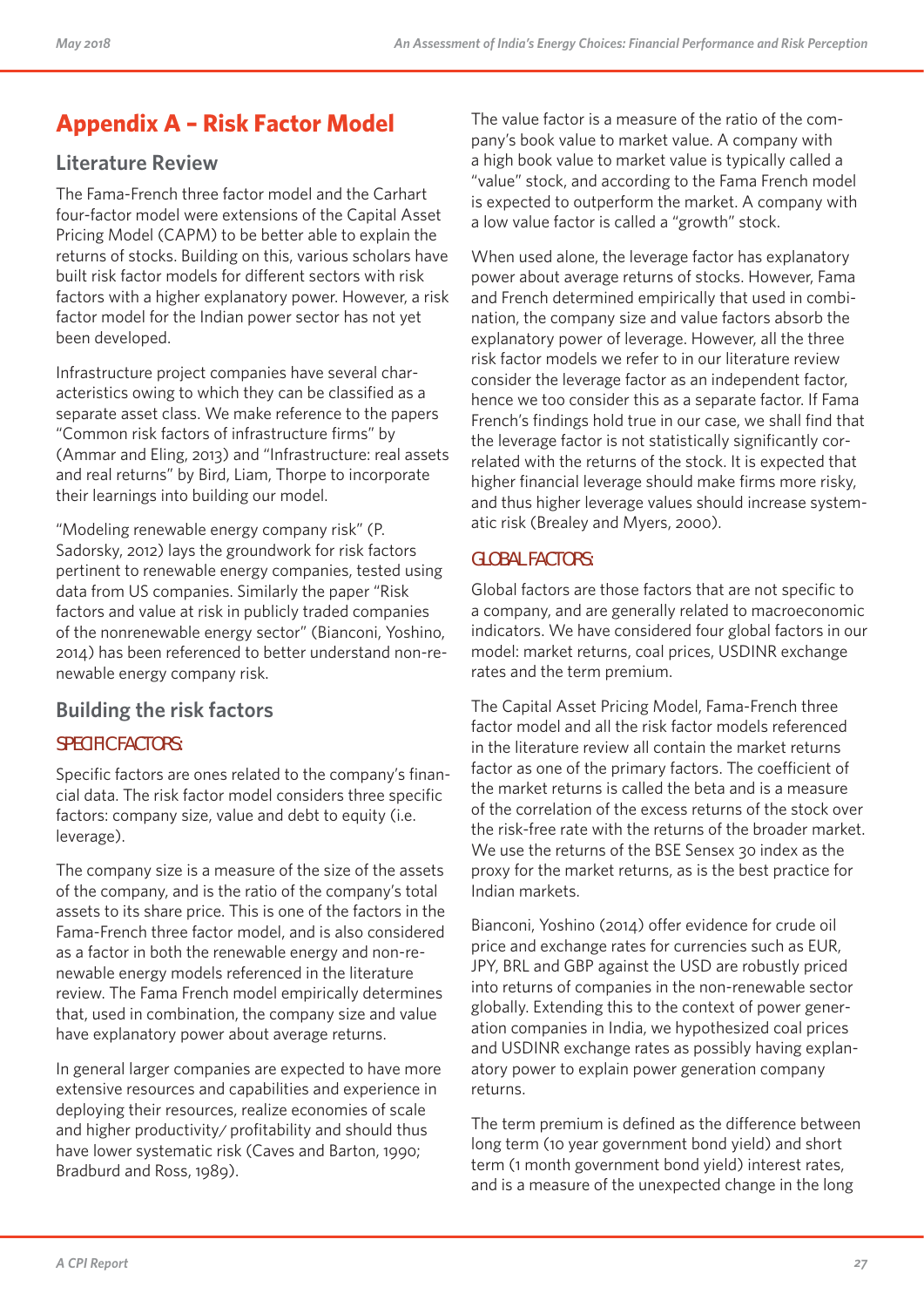term rates. Ammar, Eling (2013) determine that the term premium has power in explaining the returns of infrastructure investments in North America due to their high upfront capital investments and highly leveraged structures. Since the same holds true for the power

sector in India, with the cost of financing contributing up to 20% to the cost of renewable electricity (CPI research), we consider the term premium as a factor in our risk model.